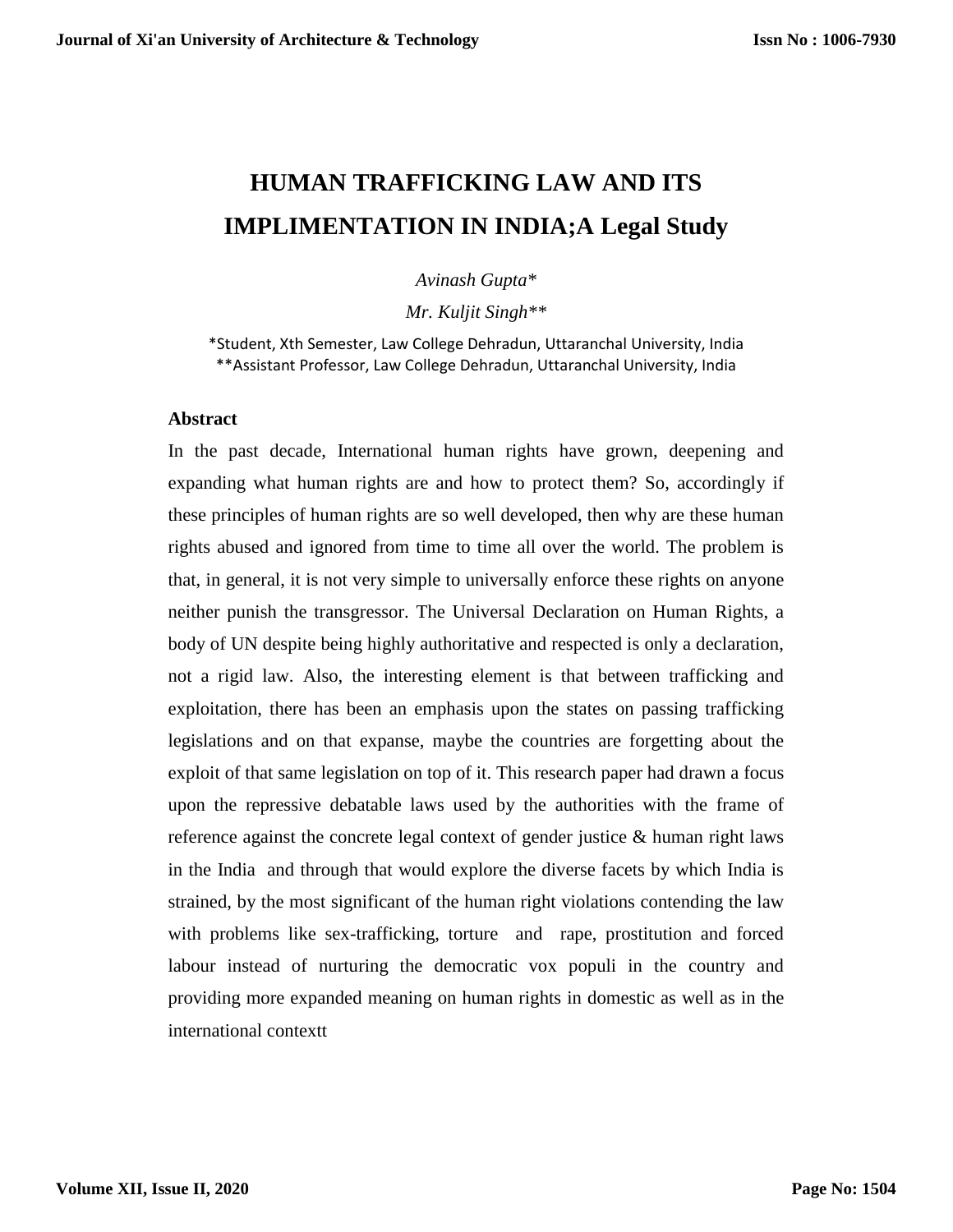**Keywords:** *Human Rights. Trafficking, Universal Declaration on Human Rights*

## **Introduction**

Human trafficking is generally understood to refer to the process through which individuals are

placed or maintained in an exploitative situation for economic gain. Trafficking can occur within

country or may involve movement across borders. Women, men and children are trafficked for a

range of purposes, including forced and exploitative labour in factories, farms and private households, sexual exploitation, and forced marriage.

Trafficking affects all regions and most countries of the world. While it is difficult to secure reliable information about patterns and numbers, our understanding about why trafficking happens has improved. Inequalities within and between countries, increasingly restrictive immigration policies and growing demand for cheap, disempowered labour are just some of the underlying causes that have been identified. The many factors that increase individual vulnerability to trafficking include poverty, violence and discrimination. The exploitation of individuals for profit has a long history and international efforts to address it can be traced back at least a century, well before the birth of the modern human rights system.

However, it is only over the past decade that trafficking has become a major concern. During that same period, a comprehensive legal framework has developed around the issue. These changes confirm that a fundamental shift has taken place in how the international community thinks about human exploitation. It also confirms a change in expectations of what Governments and others should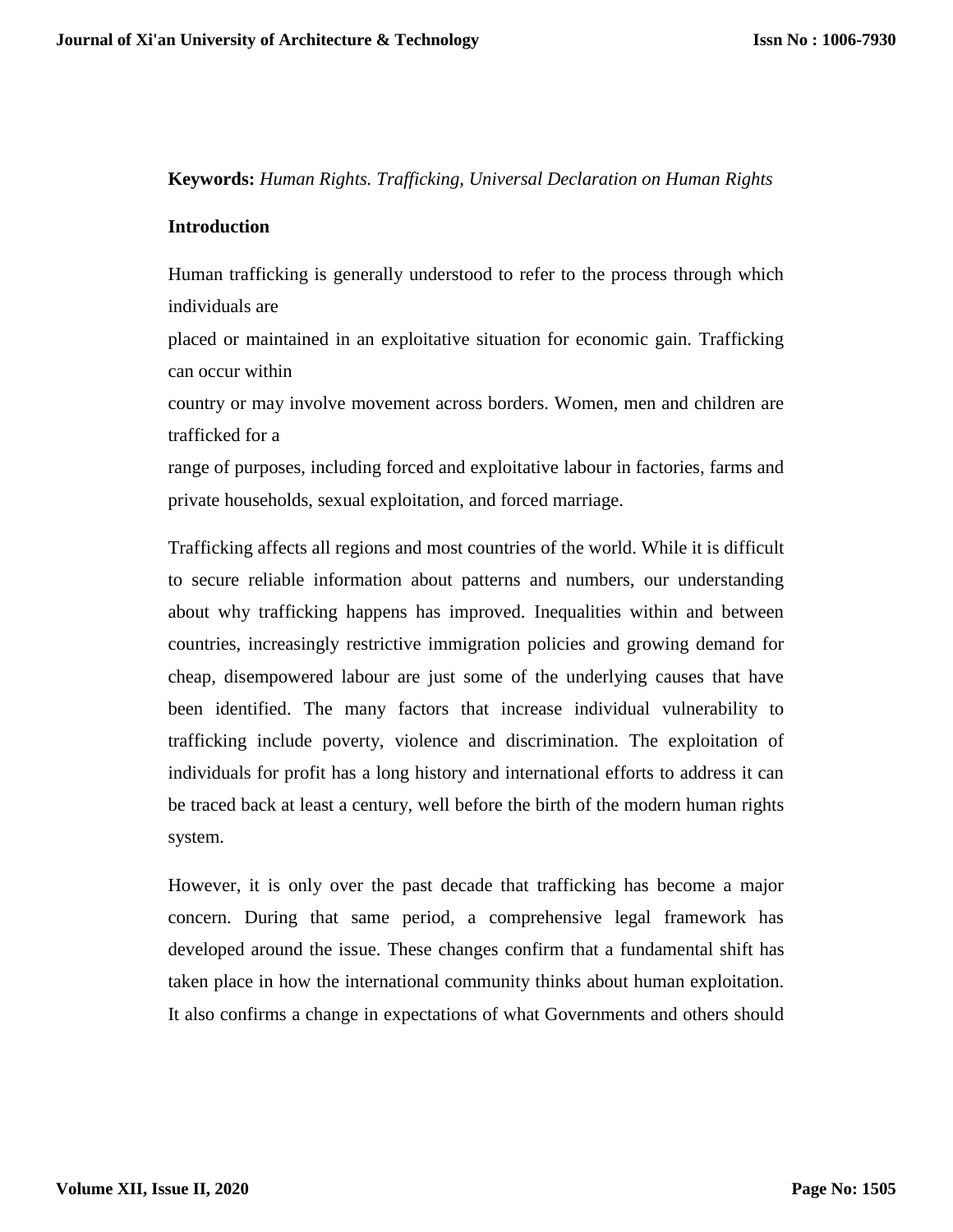be doing to deal with trafficking and to prevent it. Hence, the victim-centered approach is also gathering increased support from the international community.

Human rights form a central plank of the new understanding and there is now widespread acceptance of the need for a human rights-based approach to trafficking. As explained further in this Fact Sheet, such an approach requires understanding of the ways in which human rights violations arise throughout the trafficking cycle and of the ways in which States' obligations under international human rights law are engaged. It seeks to both identify and redress the discriminatory practices and unequal distribution of power that underlie trafficking, that maintain impunity for traffickers and that deny justice to victims.

This Fact Sheet seeks to provide a brief but comprehensive overview of human trafficking law and implementing in India.

## **India's obligation to uphold the UN Trafficking Protocol**

Almost a decade after signing the United Nations Convention against Transnational Organized Crime (UNTOC), India officially ratified the Convention and its three Protocols, including the UN Trafficking Protocol, on May 5, 2011. The process of ratification formally indicated the State's consent to be bound by the terms and provisions of the UNTOC and its Protocols. However, India has a dualist regime with regard to international law and international treaties. This means that, according to the Indian Constitution, ratified treaties do not automatically have the force of law in domestic courts.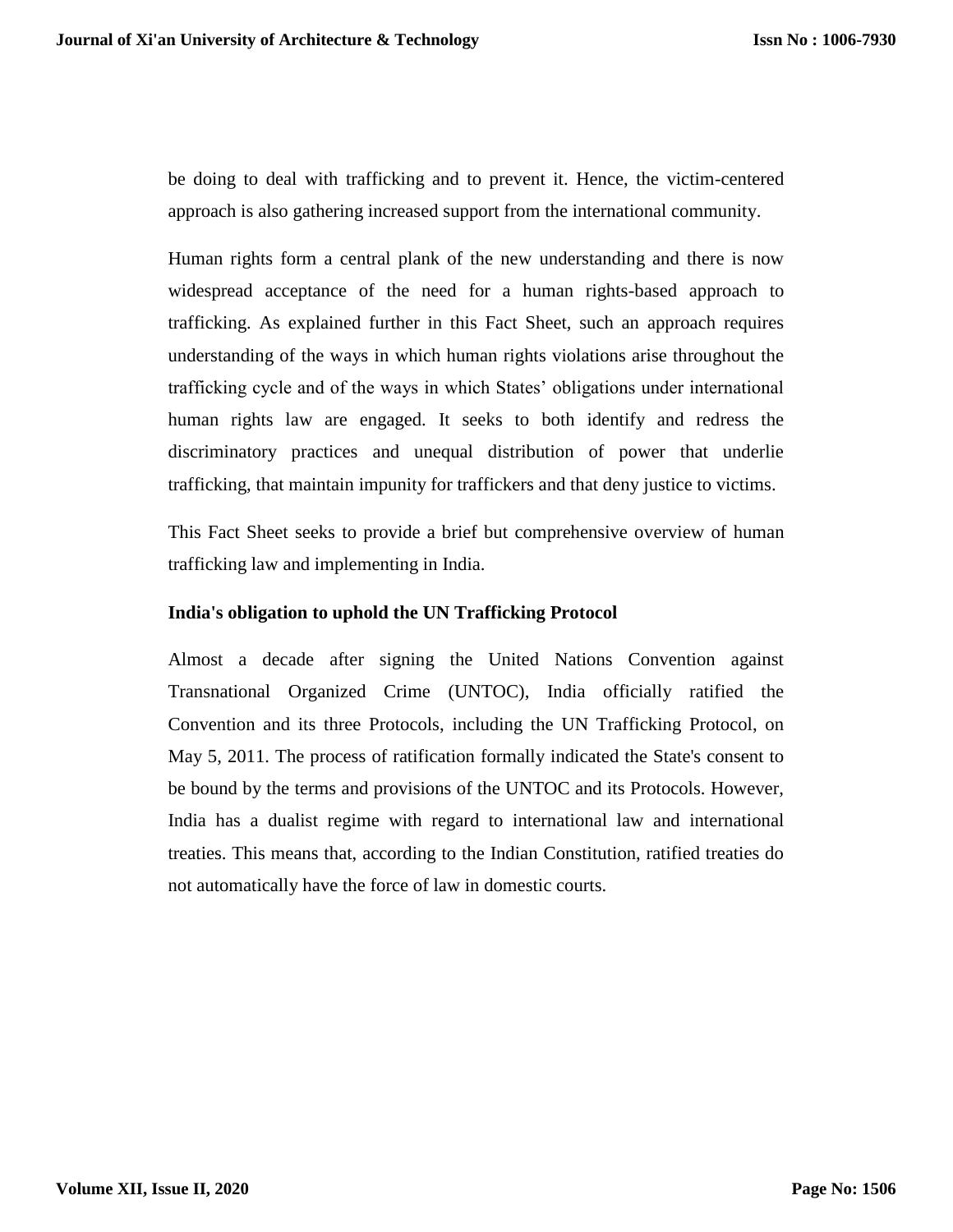However, the Indian Constitution states that the Government of India must adhere to its treaty obligations and *"endeavor to…foster respect for international law treaty obligations in the dealings of organized peoples with one another." <sup>1</sup>*

In *Gramophone Co. of India v. Birendra Bahadur Pandey<sup>2</sup>* , the Indian Supreme Court declared that the Constitution itself must be interpreted in light of any international treaties that India has ratified.

In addition, the Supreme Court in *Vishaka v. State of Rajasthan<sup>3</sup>* established that provisions of international treaties might be read into existing Indian law in order to "expand" their protections. Moreover, in the absence of domestic law, "the contents of international conventions and norms are significant for the purpose of interpretation".

Thus, although India has not expressly incorporated the entirety of the UN Trafficking Protocol into its national law, the Indian government is nonetheless required to adhere to all of its obligations under the Protocol. Moreover, in line with the judicial precedents discussed above, the anti-trafficking provisions of the Indian Constitution, Penal Code, and other domestic legislation should be interpreted in light of the UN Trafficking Protocol and other international treaties to which India is a party.

<sup>&</sup>lt;sup>1</sup>Justice Hosbet Suresh, All Human Rights are Fundamental Rights,119 (Universal Law Publishing Co., New Delhi, 2010 Edition) 2 (1984) S.C.C.2(INDIA) <sup>3</sup>AIR 1997 SC 3011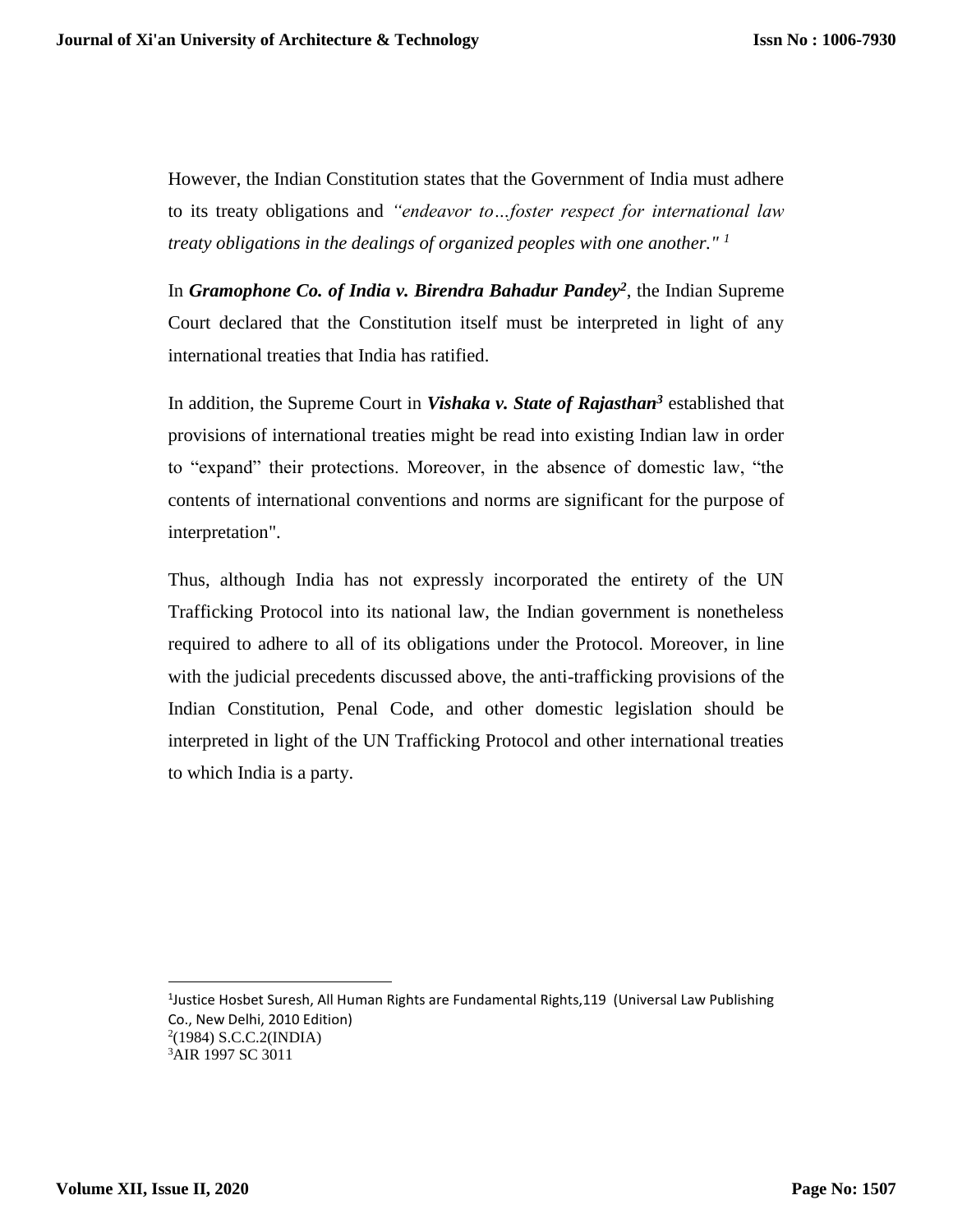# **Constitutional Protections and Trafficking**

India has addressed trafficking both directly and indirectly in its Constitution. There are three Articles spread over Fundamental Rights in Part III and Directive Principles of State Policy in Part IV which address trafficking related issues.

# **Provisions on Trafficking in the Constitution of India**

**Article 23<sup>4</sup> :**Fundamental Right prohibiting trafficking in human beings and forms of forced labour.

Article 39(e)<sup>5</sup>:Directive Principle of State Policy directed at ensuring that health and strength of individuals are not abused and that no one is forced by economic necessity to do work unsuited to their age or strength.

Article 39(f)<sup>6</sup>: Directive Principle of State Policy stating that childhood and youth should be protected against exploitation.

India has a written Constitution, and though the above provisions make India's mandate on trafficking clear, penalizing and tackling trafficking is dealt with by legislation. The Constitution specifically mentions trafficking in human beings as well as forced labour and also indicates the special protection to be provided to vulnerable groups in society.<sup>7</sup> The Constitution of India discusses provisions on trafficking at two levels - one, at the level of Fundamental Rights which are basic rights available to all, irrespective of caste, creed, sex, place of birth, etc., and two, at the level of Directive Principles of State Policy.

 $\overline{a}$ 

<sup>4</sup> Article 23, Constitution of India

<sup>5</sup> Article 39(e), Constitution of India

<sup>6</sup> Article 39(f), Constitution of India

<sup>&</sup>lt;sup>7</sup> J.N. Pandey, Constitutional Law of India, 77 (Central Law Agency, Allahabad, 52<sup>nd</sup> Edition 2015)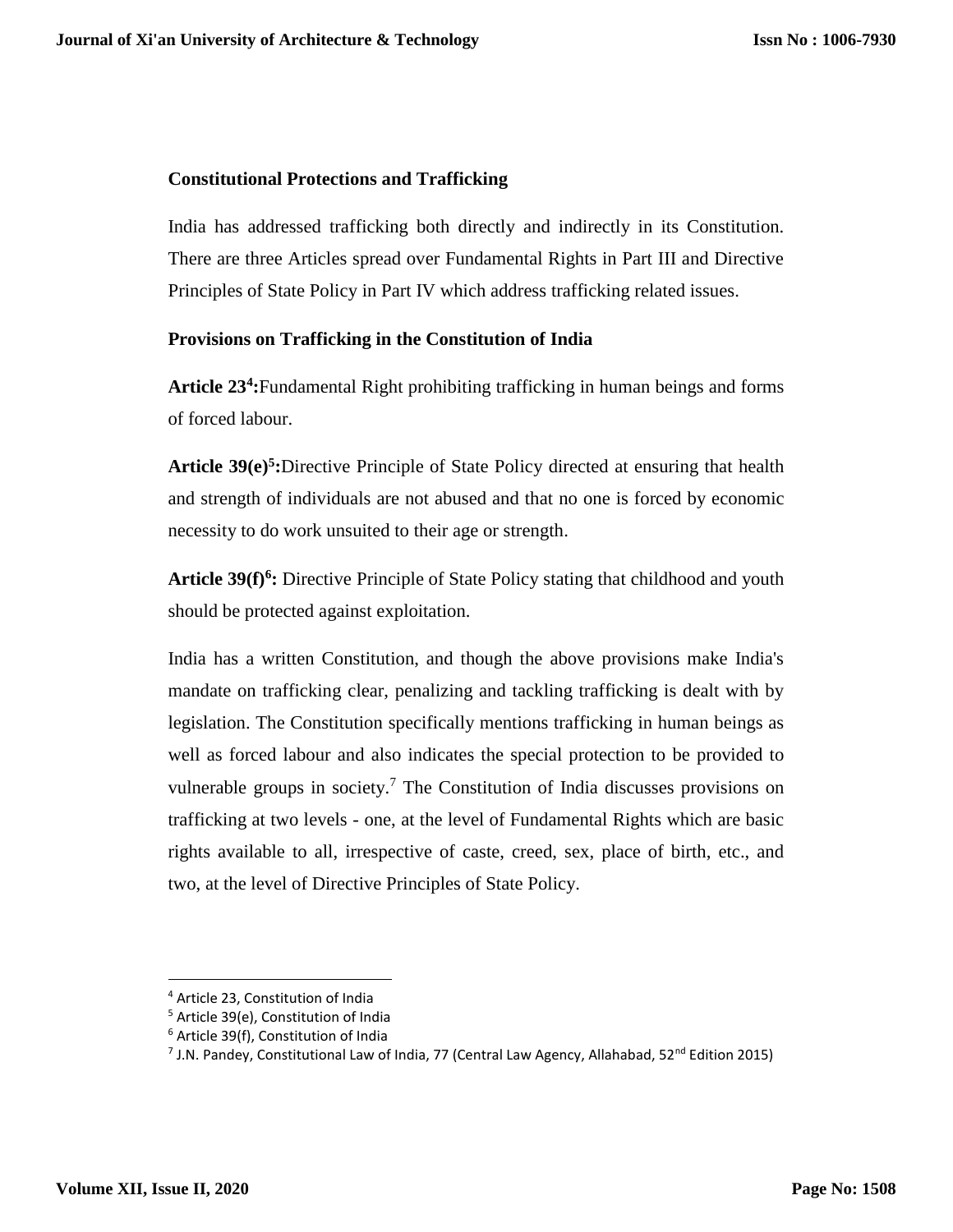Fundamental Rights are justifiable and can be directly enforced in a court of law, whereas Directive Principles of State Policy are non-justifiable and cannot be directly enforced in a Court of Law. However, Directive Principles play a major role in shaping the policy of the State and may sometimes be the basis that legislation is built on. As a Fundamental Right in Article 23, trafficking in human beings is prohibited as are all forms of forced labour. According to Directive Principles of State Policy

Articles 39(e) and (f), the health and strength of workers should not be abused. It prohibits exploitation of persons to perform work which is unsuitable for them. It also specifically protects children and youth against exploitation of any kind. While the provisions in the Directive Principles of State Policy do not mention trafficking, it mentions exploitation which is a key element in trafficking.

#### **Immoral Traffic Prevention Act, 1956**

India's Immoral Traffic Prevention Act, 1956 is the only legislation specifically addressing trafficking. However, it does mix up issues of trafficking and prostitution and is currently pending amendment.<sup>8</sup> It penalizes trafficking of women and children for commercial sexual exploitation. Keeping a brothel is a punishable offence, as is living on the earnings of the prostitution of others. The latter would inadvertently also cover family members or dependents of the woman, which was not the intention of the legislation. There have been cases at times where the trafficked woman has herself been charged under this provision.

Some of the major elements of trafficking are covered by the enactment. These include procuring, inducing or taking a person for prostitution, detaining a person in premises where prostitution is carried on and soliciting. Soliciting has also been

<sup>&</sup>lt;sup>8</sup>Wcd.nic.in/act/amendment-prposed-immoral-traffic-prevention-act-1956 (visited on 20 Jan 2020, 09:07 p.m.)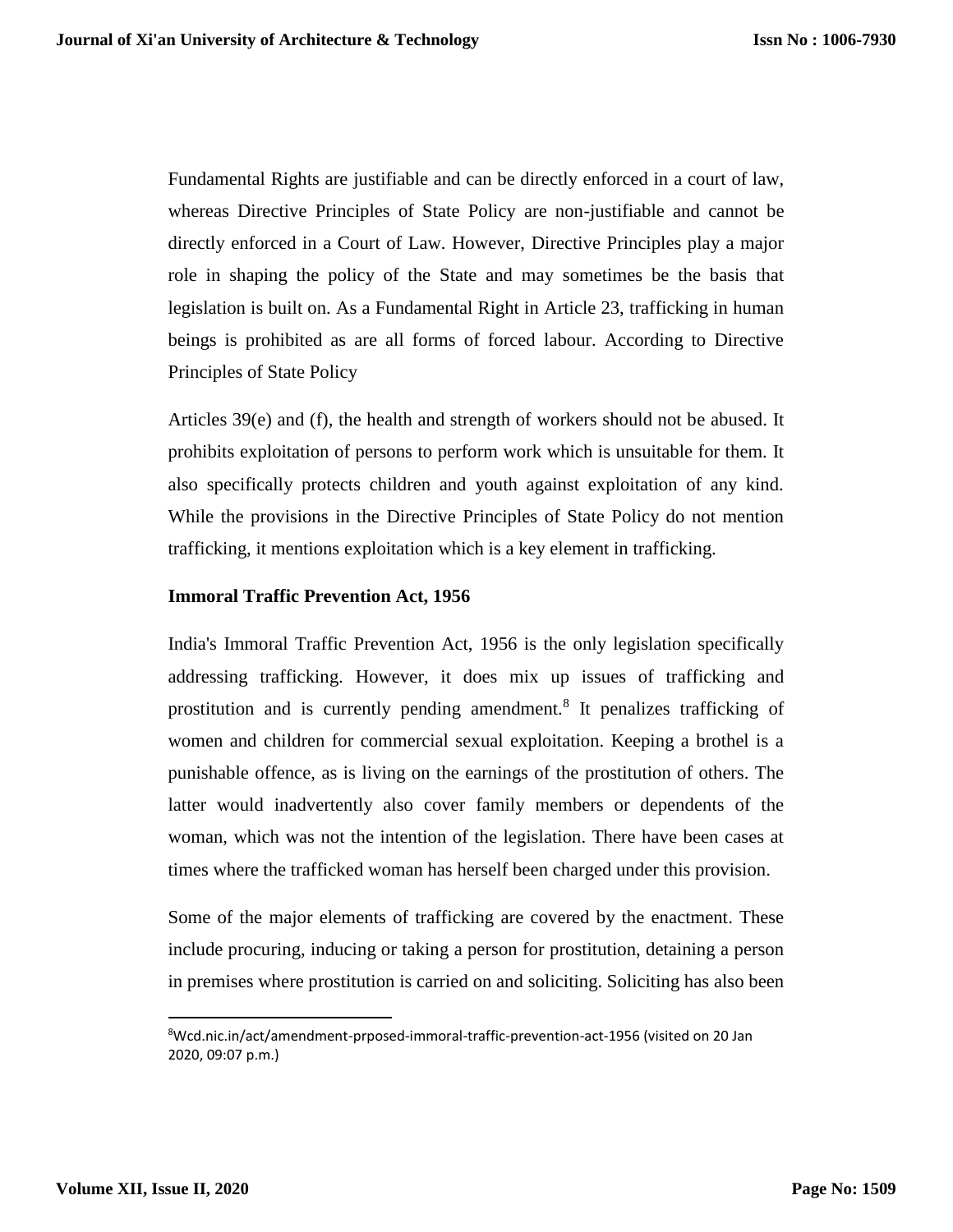used against women themselves and is sought to be addressed by the proposed amendment which seeks to drop the provision. If a person is found with a child in a brothel, there is a presumption that the child has been detained in that place for sexual exploitation. It is a presumption which can be rebutted by the defense on production of appropriate evidence.

On rescue and rehabilitation, the Act also provides for rescue on the directions of a Magistrate.<sup>9</sup> In order to ensure that the women rescued are not harassed, it requires that two women police officers be present during the search procedures and also that the interrogation be done by a woman police officer. There is a provision for placing the woman or child in intermediate custody in a safe place and to refrain from placing her with those who might have a harmful influence on her. If trafficking has been by the members of the family, or there is suspicion that they may be involved, the trafficked persons may not be released to their families.

| <b>Legislations</b> | Section | Details of the provision                  |  |  |
|---------------------|---------|-------------------------------------------|--|--|
| Indian Penal Code,  | 366     | Kidnapping, abducting or inducing a       |  |  |
| 1860                |         | woman to compel marriage.                 |  |  |
|                     | 366A    | Procuring a minor girl.                   |  |  |
|                     | 366B    | Importation of a girl below 21 for sexual |  |  |
|                     |         | exploitation.                             |  |  |
|                     | 367     | Kidnapping/abducting to subject person    |  |  |
|                     |         | to grievous hurt, slavery.                |  |  |
|                     | 370     | Buying or disposing of person as slave.   |  |  |
|                     | 371     | Habitual dealing in slaves.               |  |  |

**Miscellaneous Legislations Relevant To Trafficking<sup>10</sup> are as follows:**

l <sup>9</sup><https://wcd.nic.in/document/human-trafficking> (Visited on 20 Jan 2020, 09:28 p.m.)  $10$ <https://www.lawnn.com/human-trafficking-india/> (visited on 28 Jan, 2020, 11:39 a.m.)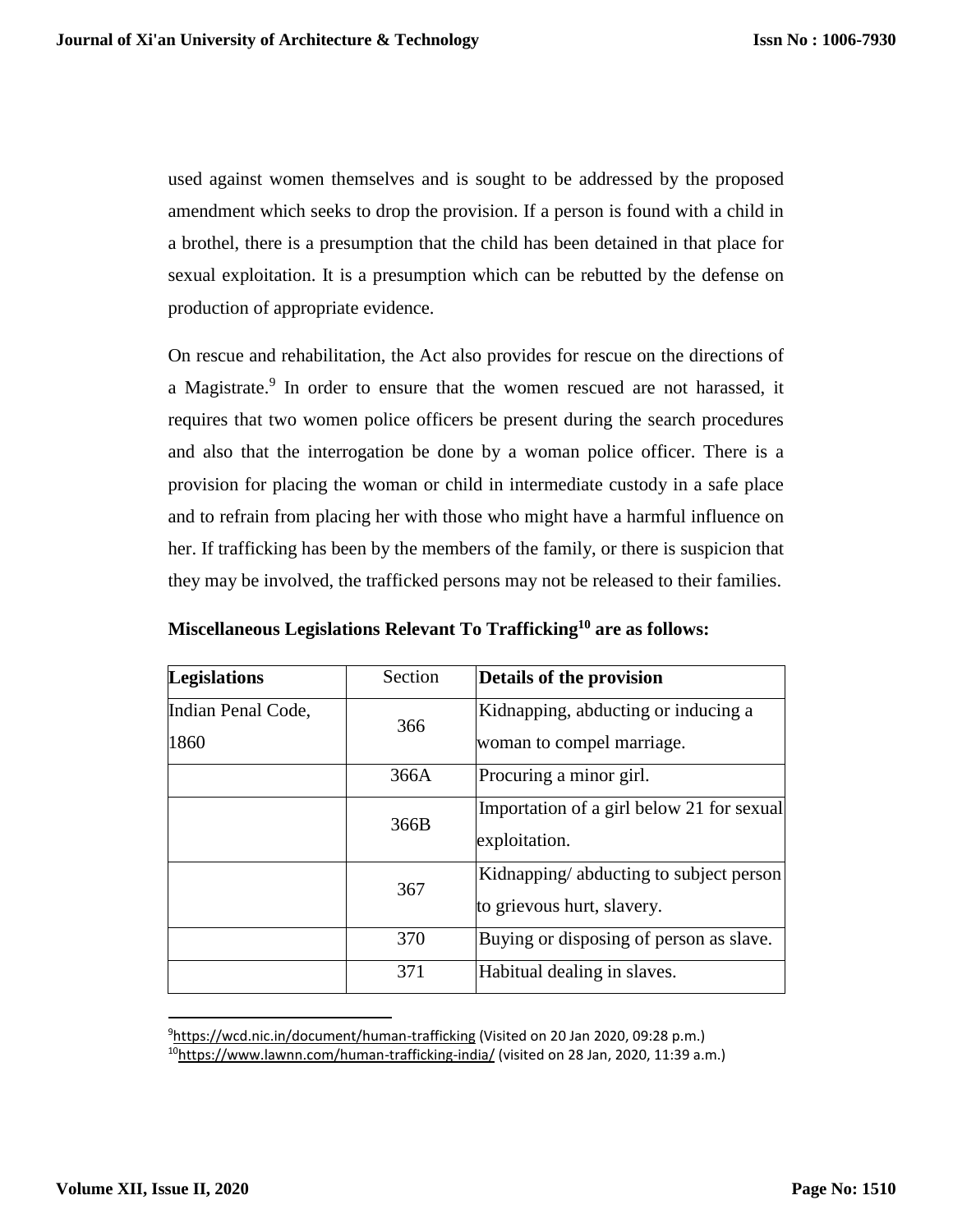|                                                                  | 372     | Selling minor for prostitution.                                                                          |
|------------------------------------------------------------------|---------|----------------------------------------------------------------------------------------------------------|
|                                                                  | 373     | Buying minor for prostitution.                                                                           |
|                                                                  | 374     | Compelling a person to labour.                                                                           |
| Prohibition of Child<br>Marriage Act, 2006                       | 12      | Child marriage void, if after that the<br>minor is sold or trafficked or used for<br>immoral purposes.   |
| Children (Pledging of                                            | $4 - 6$ | Penalties for pledging labour of children                                                                |
| Labour) Act, 1933                                                |         | (under 15 years).                                                                                        |
| <b>Bonded Labour</b><br>System(Abolition) Act,<br>1976           | 16      | Compelling a person to render bonded<br>labour or forced labour.                                         |
| <b>Child Labour</b><br>(Prohibition and<br>Regulation) Act, 1986 | 3       | Child work in certain employments.                                                                       |
| Juvenile Justice Act,<br>2000                                    | 2(vii)  | A child in need of care and protection<br>includes one who is vulnerable and<br>likely to be trafficked. |
|                                                                  | 24      | Employment of child for begging.                                                                         |
|                                                                  | 26      | Procuring juveniles for hazardous<br>employment or bonded labour is<br>punishable                        |
| <b>Scheduled Castes and</b><br><b>Scheduled Tribes</b>           | 3(vi)   | Compelling or enticing a member of a<br>Scheduled Caste or Scheduled Tribe.                              |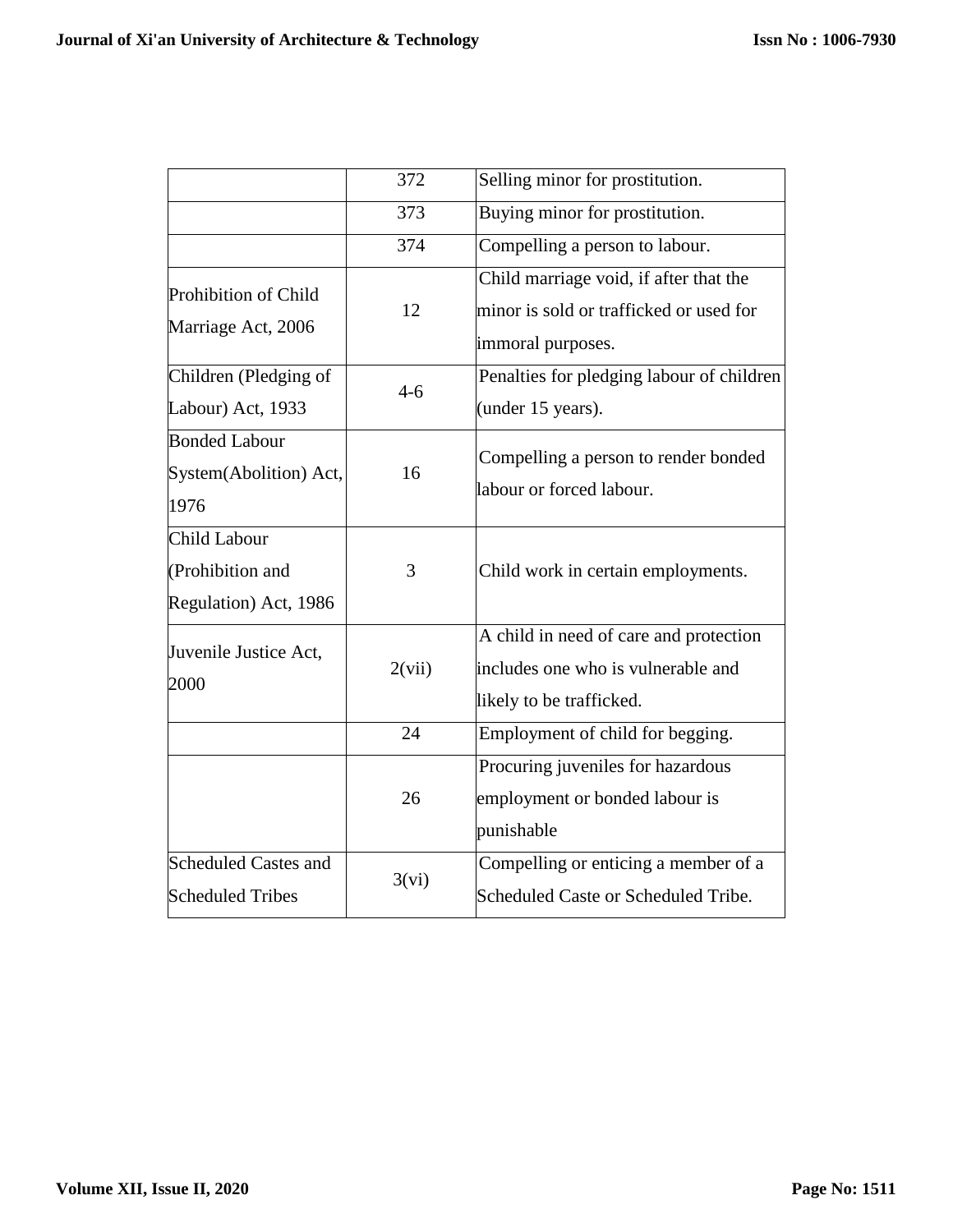# **Domestic Law of India**

Domestic law in India lacks a comprehensive definition of trafficking at the Central level. The ITPA, does not define trafficking, but it defines 'prostitution' to mean sexual exploitation or abuse of persons for commercial purposes, which has elements of trafficking. It has a number of provisions which punish forms of trafficking without actually defining trafficking. The Act is in the process of being amended, and these amendments also include a proposed definition of trafficking as follows:

Whoever recruits, transports, transfers, harbors, or receives a person for the purpose of prostitution by means of:

- **(a)** Threat or use of force or coercion, abduction, fraud, deception.
- **(b)** Abuse of power or a position of vulnerability.
- **(c)** Giving or receiving of payments or benefits to achieve the consent of such person having control over another person, commits the offence of trafficking in persons.

**Explanation:** Where any person recruits, transports, transfers, harbors or receives a person for the purposes of prostitution, such person shall, until the contrary is proved, be presumed to have recruited, transported, transferred, harbored or received the person with the intent that the person shall be used for the purpose of prostitution.

As of now, though there is no Central Legislation defining trafficking comprehensively, one of the States, i.e., Goa, has a legislation which, though limited to child trafficking, gives a detailed definition of trafficking. The Goa Children's Act, 2003, defines 'child trafficking'<sup>11</sup> to mean the procurement,

<sup>&</sup>lt;sup>11</sup> Section 7, The Goa Children's Act, 2003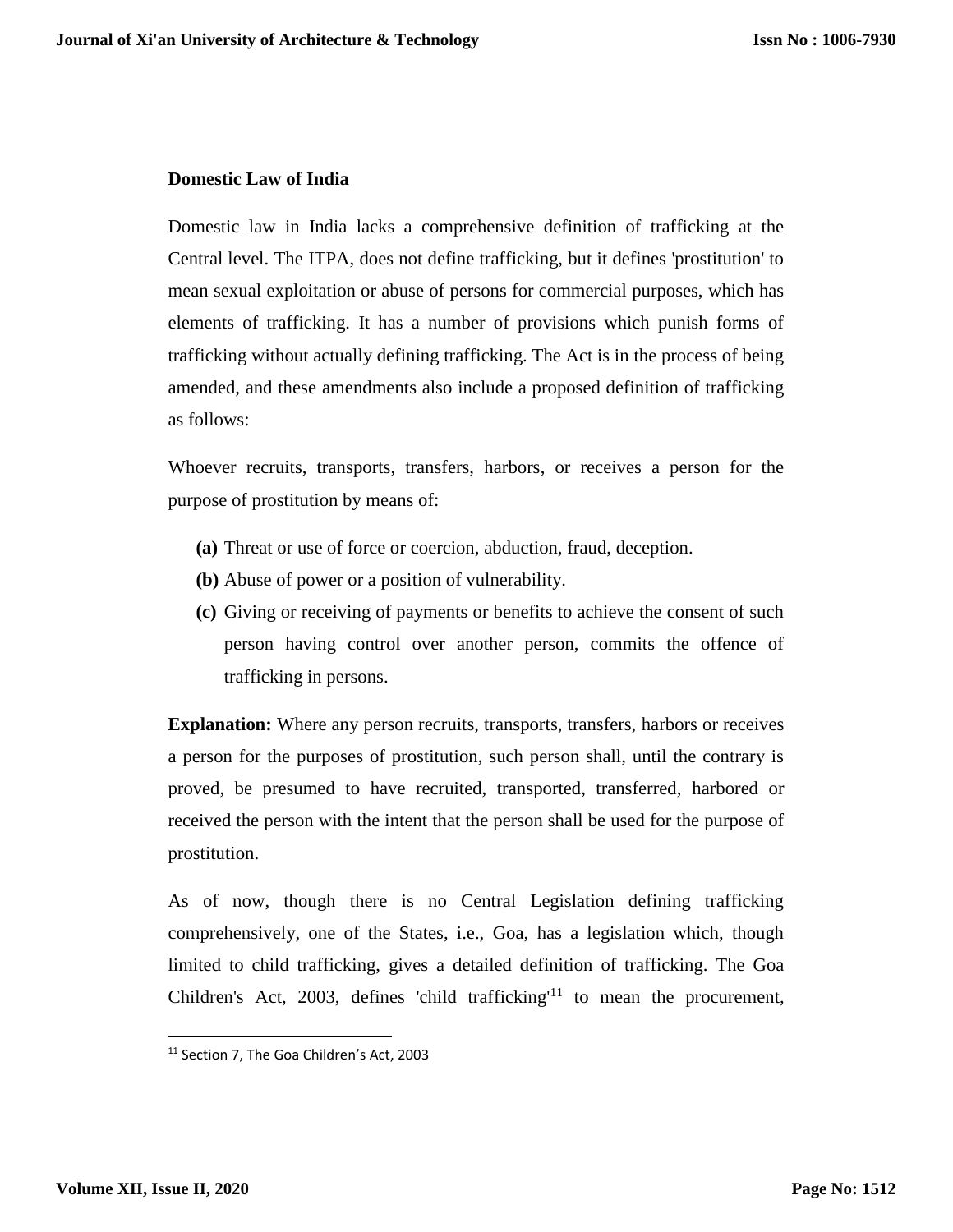recruitment, transportation, transfer, harboring or receipt of persons, legally or illegally, within or across borders, by means of threat or use of force or other forms of coercion, of abduction, of fraud, of deception, of the abuse of power or of a position of vulnerability, or of giving or receiving or benefits to achieve the consent of a person having control over another person, for monetary gain or otherwise. While the definition complies with the standards laid down in the Protocol, it applies only to children and, that too, only within the State of Goa.

# **Landmark Judicial Pronouncements having a Bearing on Human Trafficking**

In most references to judicial decisions or to 'landmark cases' on trafficking, reference is usually made to decisions of the Supreme Court of India, or to one of the High Courts. However, the bulk of cases on trafficking are dealt with by lower courts. These cases are not reported unlike those of the High Courts and the Supreme Court. However, studies have shown that convictions have been abysmally low and that very often victims have been re-victimized in the process.

There have been some principles laid down by the High Courts and the Supreme Court which have had a positive impact on the approach of the judiciary to cases of trafficking. Broadly speaking, these decisions deal with three main concerns victim's rights, giving appropriate directions to government, and special protection to the child.

**(a) Victim's Rights:** Many judicial decisions in India have been focused on the protection of 120 victims of trafficking. In *Prajwala v Union of India*<sup>12</sup>, the implementation of a victim protocol was demanded. There have been cases where compensation has been ordered to be paid by a perpetrator of crimes to victims of the crime as in *Bodhisattwa Gautam v* 

<sup>12</sup>(2006) 9 SCALE 531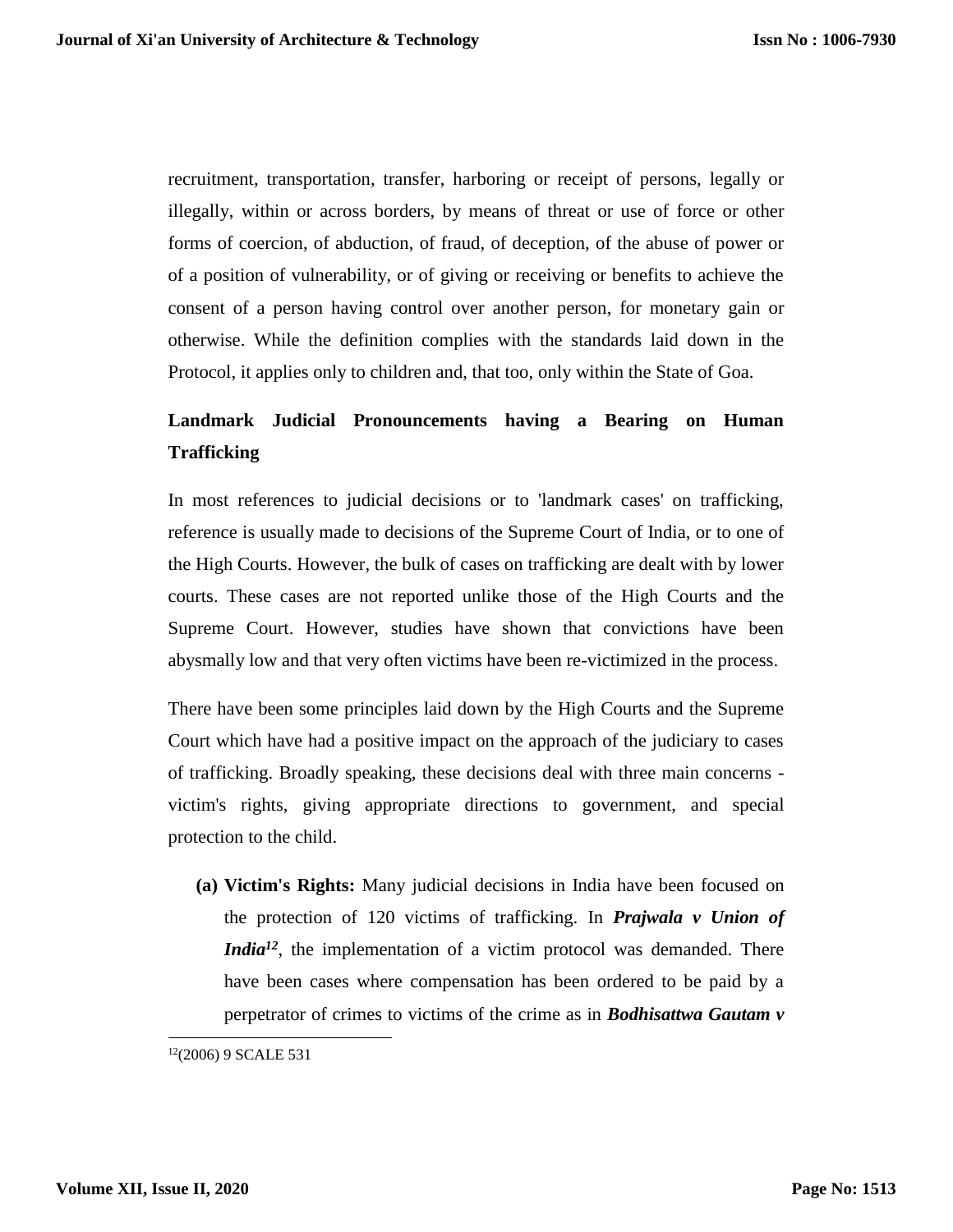Subhra Chakraborty<sup>13</sup>, where a person had promised marriage to a woman and even went through with a wedding ceremony which turned out to be false. This has been applied to foreign nationals as well.

In cases of trafficking too, this principle has been used, as seen in *PUCL v Union of India<sup>14</sup>*, where compensation was ordered to be paid where children were trafficked/ bonded for labour.

**(b) Directions to State functionaries to tackle the problem of trafficking:***Vishal Jeet v Union of India and Others<sup>15</sup>* was a landmark decision where the Supreme Court took it upon itself to give directions for the protection and rehabilitation of those who had been dedicated as devdasis by their families or communities for cultural reasons and were currently in prostitution. While devadasis and jogins are from different states in India, this also could applyto Nepali women who are also dedicated, albeit in Nepal, and find themselves in brothels in India. In *Gaurav Jainv Union of India<sup>16</sup> ,* the court affirmed that the State had a duty to rescue, rehabilitate and enable women to lead a life of dignity.

The Court has also at times taken serious note of what it referred to as the indifferent and callous attitude of the State Administration in identifying, releasing and rehabilitating bonded laborers in the country. It observed that whenever it is shown that a laborer is made to provide forced labour, the court would raise a presumption that he is required to do so in consideration of an advance received by him and is, therefore, a bonded laborer. The burden of

<sup>13</sup>(1996) 1 S.C.C 190

<sup>14</sup>1998(8) S.C.C 485

<sup>15</sup>(1990) 3 S.C.C 318

<sup>16</sup>AIR (1997) S.C 3021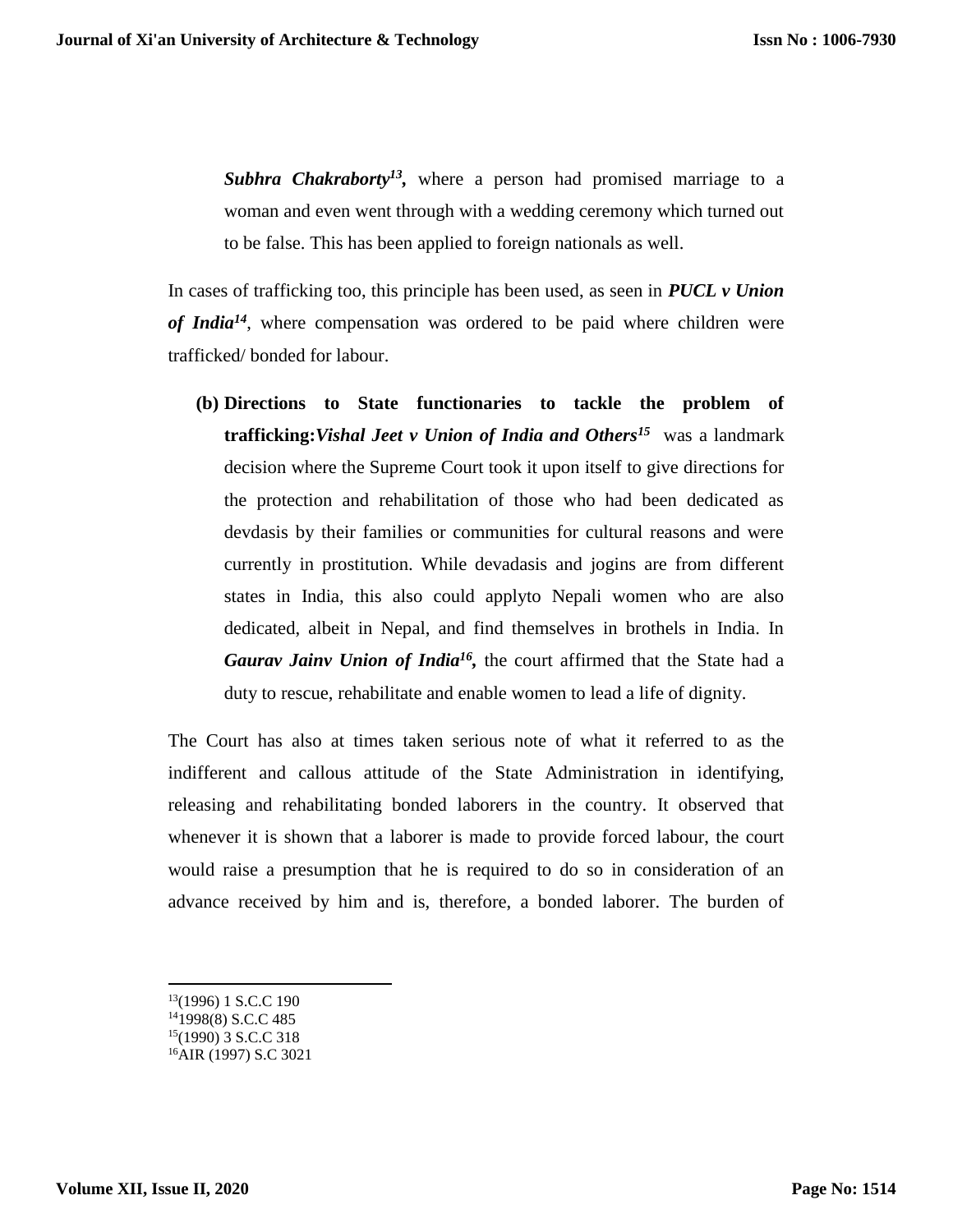rebutting this presumption is upon the employer. The Court made these 126 observations in *Neerja Chaudhary v State of Madhya Pradesh<sup>17</sup> .*

- **(c) Special protection to children:** There has been two categories of children that courts have looked at - children who have been trafficked themselves and children who are in need of care and protection (those vulnerable to being trafficked). *Prerana v State of Maharashtra 18*
- **(d)** Clearly held that children who have been trafficked themselves should also be considered as children in need of care and protection, and not as children in conflict with the law. Gaurav Jain among other things also dealt with children of sex workers who were vulnerable. The Court held that they should not be allowed to live in their homes as their surroundings were undesirable.
- **(e)** Yet another case was *Lakshmikant Pandey v Union of India<sup>19</sup>* which examined the vulnerability of children being trafficked in adoption rackets due to the lack of an effective protection mechanism. The court went on to create an appropriate mechanism to fill the gap, especially in the context of inter country adoptions.

#### **The 2016 Anti-Trafficking Bill**

The 2016 Anti-Trafficking Bill is only the latest (proposed) addition to the existing patchwork of Indian laws against trafficking. The bill in its current form will not achieve its objectives of preventing trafficking and providing protection and rehabilitation to trafficked victims. This is because there are at least three sets of laws applicable to the various manifestations of domestic trafficking: the

<sup>17</sup>AIR (1984) S.C 1099

<sup>18</sup> AIR 1984 SC 1099

<sup>19</sup>AIR (1984) S.C 469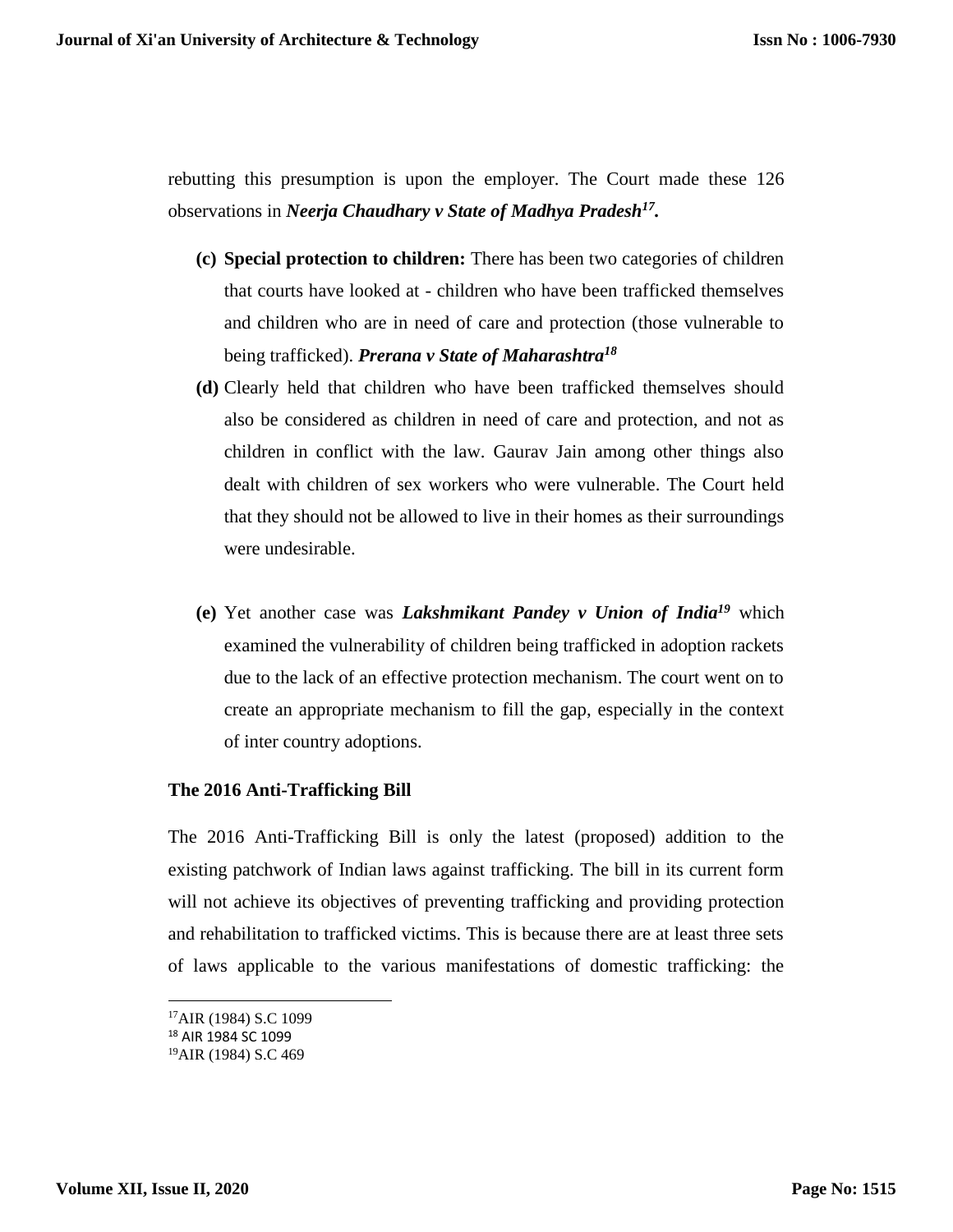generally enforceable IPC; the specialist criminal law, that is, the ITPA, which is applicable to the sex sector, and several specialist labour legislations covering bonded labour, contract labour and interstate migrant work.<sup>20</sup> They all arise from different legal sources and harbor varied ideas about what constitutes "trafficking" or extreme exploitation, emerging in turn from divergent political understandings of coercion and exploitation. Finally, they envisage radically different regulatory mechanisms to counter exploitation.

The differences in these approaches are visible in many respects. While the IPC and ITPA are carceral, laws on bonded, contract and migrant labour envisage elaborate local-level administrative and labour law mechanisms. While criminal laws target bad men traffickers, labour laws presume that exploitations endemic and use both penal and labour law doctrines to impose obligations for better working conditions on all intermediaries. While the older IPC provisions are rarely used, and it is too soon to assess Sections 370 and 370A, the huge enforcement gap of labour laws, despite activist judges, the NHRC and several dedicated IAS officers, is a painful reminder of the callous indifference on the part of sections of the executive and Indian society towards labour exploitation.

The anti-trafficking Bill seeks to build an infrastructure around the hastily-passed Section 370. However, India needs a comprehensive and effective anti-trafficking law that consolidates not only these varied streams of anti-trafficking laws, but also the very different political visions of extreme exploitation and the best regulatory means to address them. Unfortunately, the trafficking Bill is not that piece of legislation that consolidates.

<sup>&</sup>lt;sup>20</sup>[https://www.indiatoday.in/india/story/anti-trafficking-draft-bill-is-toothless-reports-326413-](https://www.indiatoday.in/india/story/anti-trafficking-draft-bill-is-toothless-reports-326413-2016-05-31) [2016-05-31](https://www.indiatoday.in/india/story/anti-trafficking-draft-bill-is-toothless-reports-326413-2016-05-31) (visited on 29 Jan 2020, 02:17 p.m.)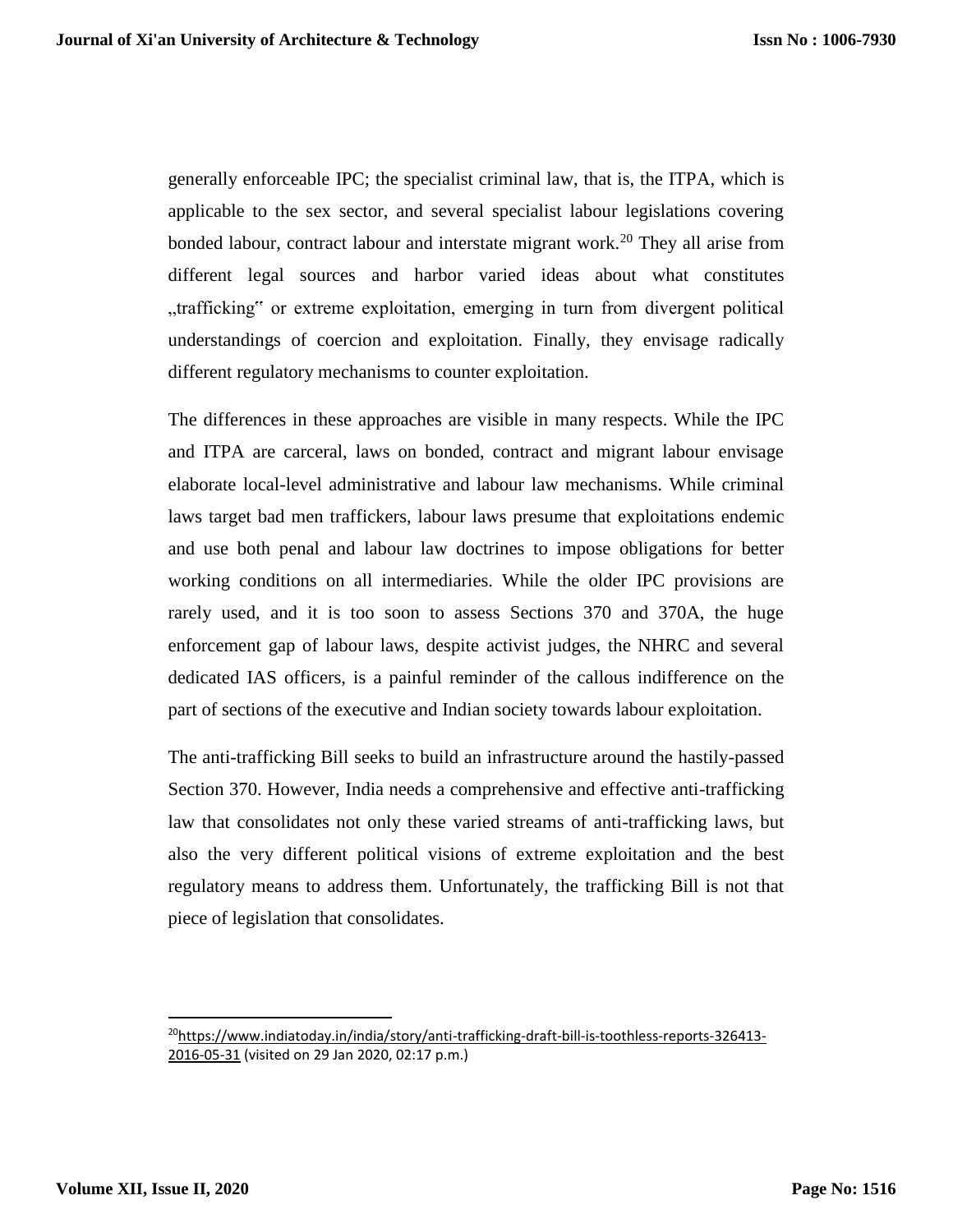# **The Key Features of the Bill**

- The anti-trafficking Bill envisages creating district and state-level antitrafficking committees with government officers and NGO representatives to mobilize efforts to prevent, rescue, protect and 30 rehabilitate victims of trafficking, in addition to providing medical care, psychological assistance and skills development.
- Under its current layout, a rescued victim is to be initially brought to the district committee or a police station, by the investigating officer, public servant, social worker or the victim herself.<sup>21</sup> The bill envisages creating protection homes to provide shelter, food, clothing, counseling and medical care to rescued victims, and special homes to provide long-term institutional support.
- The government is to formulate program for rehabilitation, support, aftercare and reintegration services. The state governments are to form specialized schemes for women in prostitution or who have been the victims of other forms of commercial sexual exploitation.

There is, additionally, an underdeveloped provision on the registration of placement agencies – the violation of which attracts a fine, but there are no protective measures for victims duped by such agencies.

# **Implementation of Human Trafficking Law in India**

# *The Trafficking of Person (Prevention, Protection Rehabilitation) Bill, 2018*

 The Bill creates a law for investigation of all types of trafficking, and rescue, protection and rehabilitation of trafficked victims.

<sup>&</sup>lt;sup>21</sup>[https://iasjunior.com/2019/03/19/upsc-mains-2019-the-trafficking-of-persons-prevention](https://iasjunior.com/2019/03/19/upsc-mains-2019-the-trafficking-of-persons-prevention-protection-and-rehabilitation-bill-2018/)[protection-and-rehabilitation-bill-2018/](https://iasjunior.com/2019/03/19/upsc-mains-2019-the-trafficking-of-persons-prevention-protection-and-rehabilitation-bill-2018/) (visited on 30 Jan 2020, 02:34 p.m.)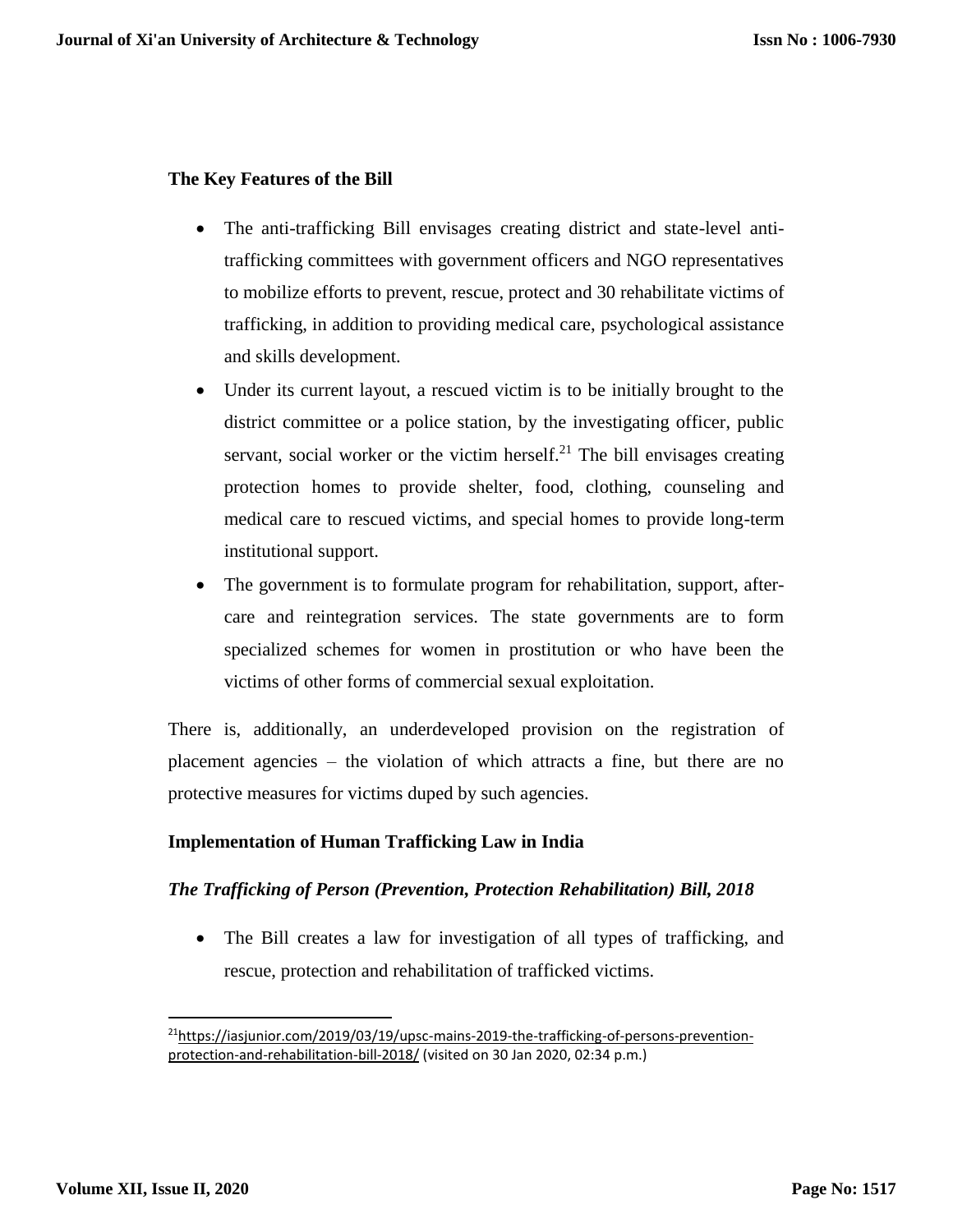- The Bill provides for the establishment of investigation and rehabilitation authorities at the district, state and national level. Anti-Trafficking Units will be established to rescue victims and investigate cases of trafficking. Rehabilitation Committees will provide care and rehabilitation to the rescued victims.
- The Bill classifies certain purposes of trafficking as 'aggravated' forms of trafficking. These include trafficking for forced labour, bearing children, begging, or for inducing early sexual maturity. Aggravated trafficking attracts a higher punishment.
- The Bill sets out penalties for several offences connected with trafficking. In most cases, the penalties set out are higher than the punishment provided under prevailing laws.

| <b>Offence</b>                | <b>Punishment</b>                                                                                                                                                                    |  |  |
|-------------------------------|--------------------------------------------------------------------------------------------------------------------------------------------------------------------------------------|--|--|
| Direct Offences <sup>22</sup> |                                                                                                                                                                                      |  |  |
|                               | Trafficking of one person: Imprisonment of 7-10 years, and<br>fine;                                                                                                                  |  |  |
| Trafficking                   | <i>Trafficking of more than one person:</i> Imprisonment of 10<br>years to life, and fine; <i>Trafficking of minor</i> : Imprisonment of<br>10 years to life imprisonment, and fine; |  |  |
|                               | Trafficking of more than one minor: life imprisonment, and<br>fine;                                                                                                                  |  |  |
|                               | Trafficking involving public servant or public official: life                                                                                                                        |  |  |

<sup>&</sup>lt;sup>22</sup>Prsindia.org/billtrack/trafficking-person-prevention-protectionandrehabilitation-bill-2018 (visited on 02 Feb 2020, 09:52 p.m.)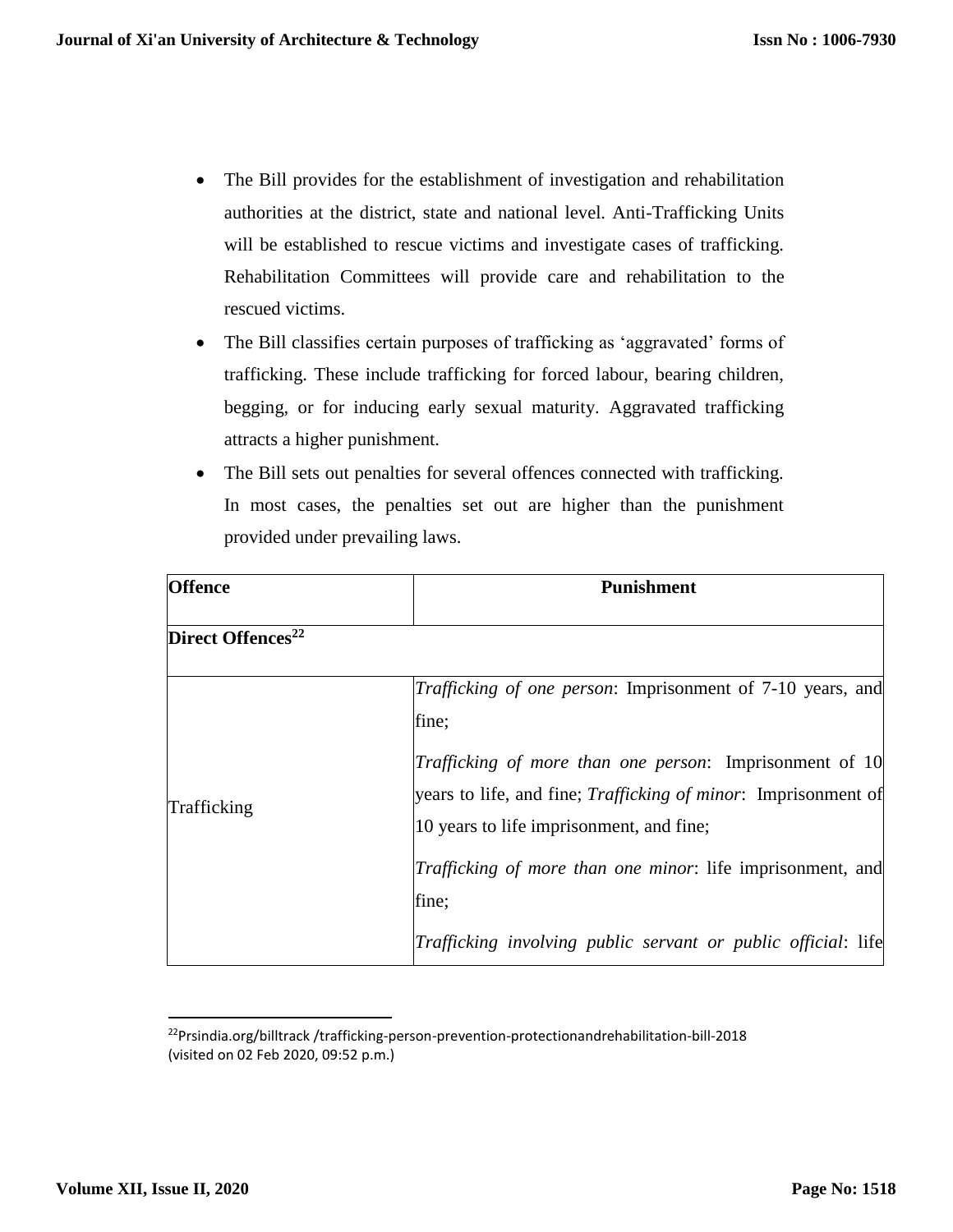|                                                    | imprisonment, and fine.                                       |
|----------------------------------------------------|---------------------------------------------------------------|
| Aggravated Forms of                                | Imprisonment of 10 years to life imprisonment, and fine of at |
| Trafficking                                        | least Rs 1,00,000.                                            |
| Repeat Trafficker of Aggravated<br><b>Offences</b> | Life Imprisonment, and fine of at least Rs 2,00,000.          |
| Buying or selling persons                          | Imprisonment of 7-10 years, and fine of at least Rs 1,00,000. |
| Trafficking<br>with the aid of<br>media            | Imprisonment of 7-10 years, and fine of at least Rs 1,00,000. |

| Connected Offences <sup>23</sup>                                                    |                                                                                                                                                                          |
|-------------------------------------------------------------------------------------|--------------------------------------------------------------------------------------------------------------------------------------------------------------------------|
| Manager of premises of<br>trafficking                                               | First time conviction: Imprisonment of up to 5 years with fine<br>of up to Rs $1,00,000$ ;<br>Subsequent conviction: at least 7 years with fine of up to Rs<br>2,00,000. |
| Owner/Occupier of premises of<br>trafficking                                        | First time conviction: up to 3 years imprisonment with fine of<br>up to Rs 1,00,000; Subsequent conviction: at least 5 years<br>with fine of up to Rs $2,00,000$ .       |
| Publication or distribution of<br>obscene material which may<br>lead to trafficking | Imprisonment of $5 - 10$ years, and fine of Rs $50,000$<br>1,00,000.                                                                                                     |

 $\overline{\phantom{a}}$  $23$  Ibid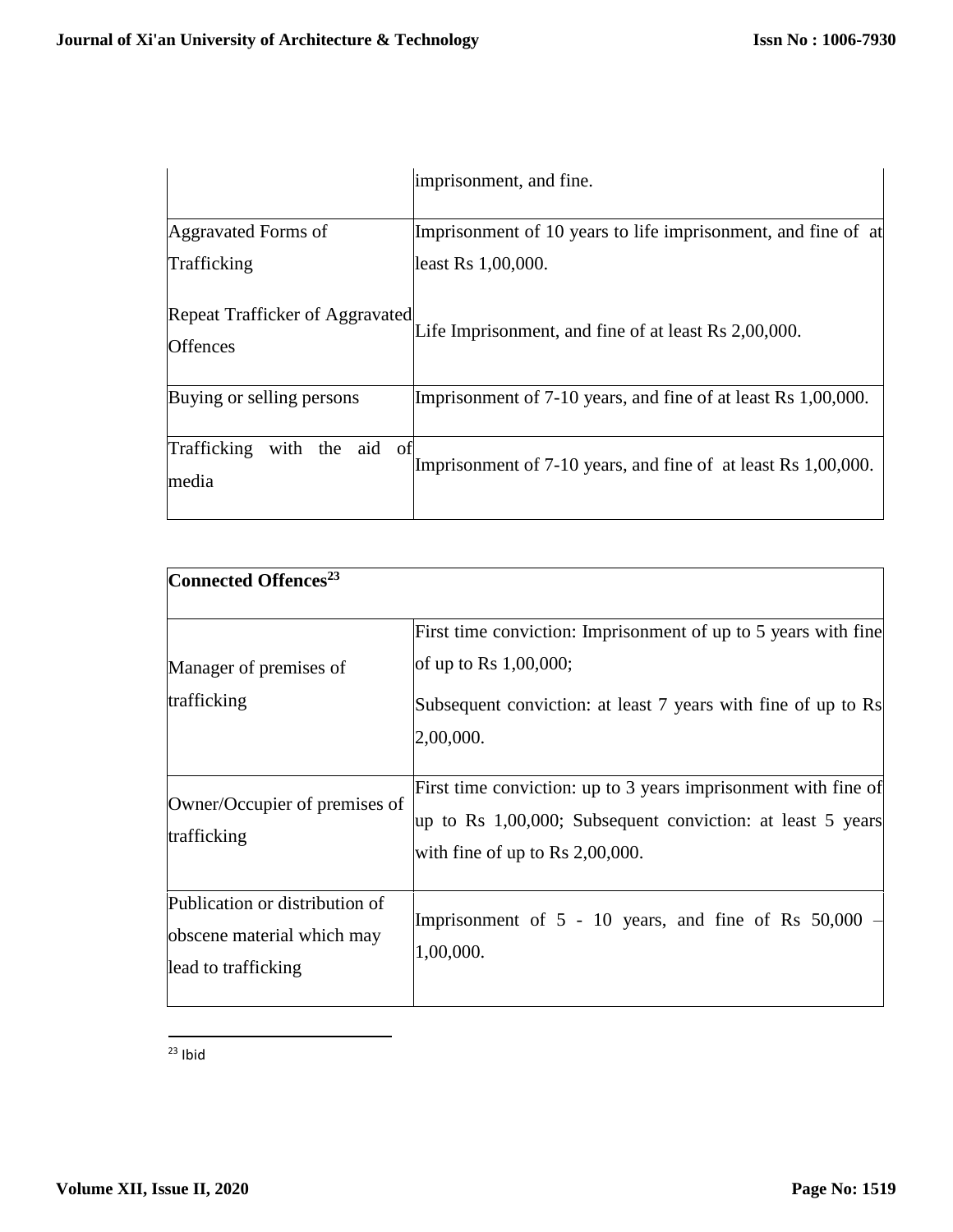|                                     |  | First time conviction: fine of minimum Rs 50,000;                                           |  |  |  |
|-------------------------------------|--|---------------------------------------------------------------------------------------------|--|--|--|
| Omission of Duty by an<br>authority |  | Subsequent conviction: up to one-year imprisonment with fine<br>of at least Rs $1,00,000$ . |  |  |  |
|                                     |  |                                                                                             |  |  |  |

| <b>Offence</b>         | <b>Penalty under the Bill</b> | <b>Penalty under Existing</b>  |  |  |
|------------------------|-------------------------------|--------------------------------|--|--|
|                        |                               | Laws                           |  |  |
| Trafficking for        | Imprisonment of 7-10          | <b>ITPA:</b> Trafficking for   |  |  |
| prostitution           | years, and fine.              | prostitution is punishable     |  |  |
|                        |                               | under difference               |  |  |
|                        |                               | offences, ranging from         |  |  |
|                        |                               | imprisonment of 3-14           |  |  |
|                        |                               | years, and fine.               |  |  |
| Sexual exploitation of | Imprisonment of 7-10          | <b>IPC:</b> Imprisonment of 3- |  |  |
| trafficked person      | years, and fine of at least   | 5 years, and fine.             |  |  |
|                        | Rs 1,00,000.                  |                                |  |  |
| Compelling a person to | Imprisonment of 10 years      | <b>BLSAA:</b> Imprisonment     |  |  |
| perform bonded labour  | up to life imprisonment,      | of up to 3 years, and fine     |  |  |
|                        | and fine                      | of up to Rs $2,000$ .          |  |  |
| Trafficking of minors  | Imprisonment of 10 years      | <b>ITPA:</b> Trafficking a     |  |  |
|                        | up to life imprisonment,      | minor (between 16-18)          |  |  |
|                        | and fine.                     | years) for prostitution is     |  |  |
|                        |                               | punishable Imprisonment        |  |  |
|                        |                               | of 7-14 years, and fine.       |  |  |
|                        |                               | <b>ITPA:</b> Trafficking a     |  |  |

# **Table: Punishment for offences under the Bill<sup>24</sup>**

l <sup>24</sup> PRS LEGISLATIVE RESEARCH, Ministry of Women and Child Development (visited on 04 Feb 2020, 08:15 p.m.)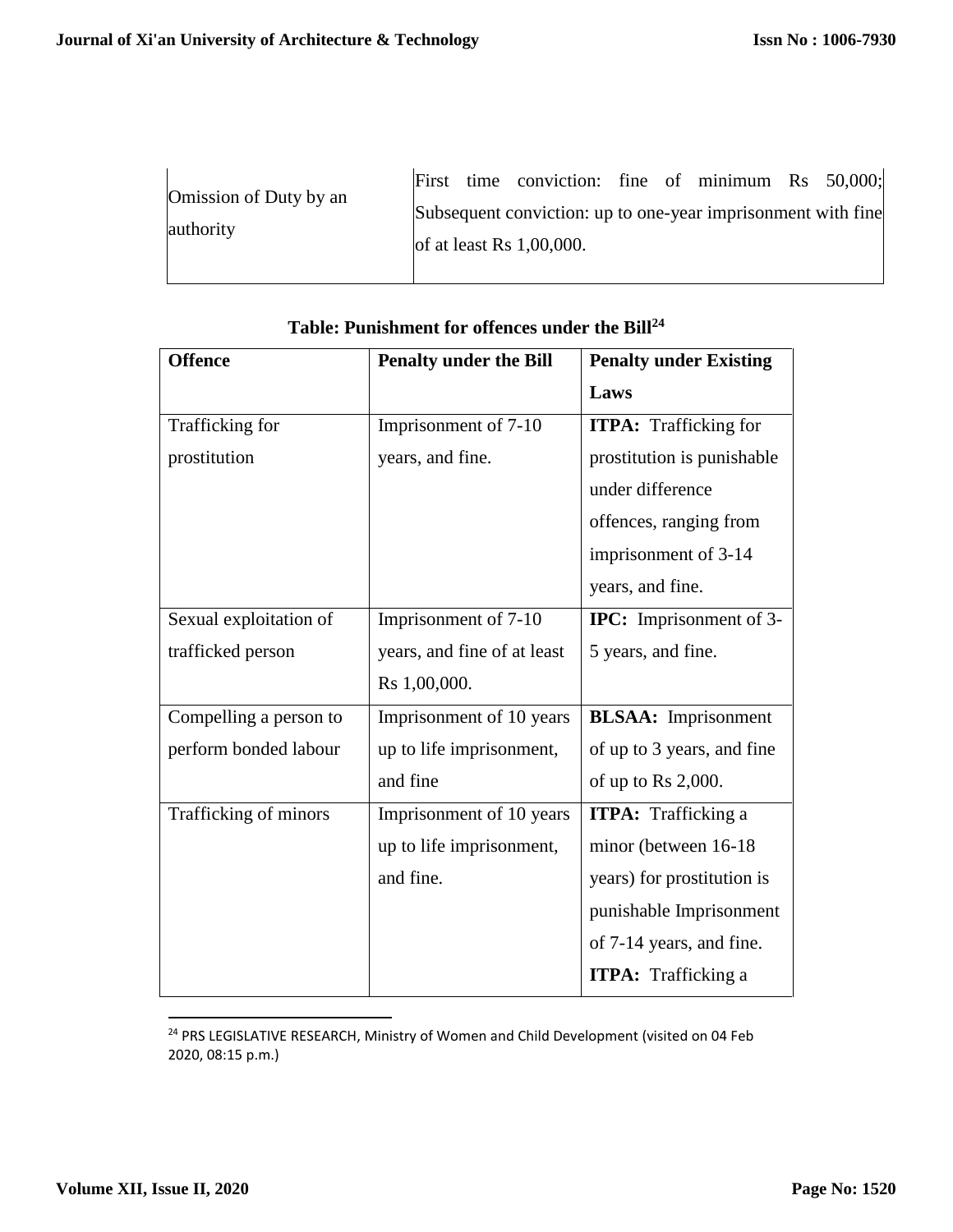|                          |                             | minor (below 16 years)        |
|--------------------------|-----------------------------|-------------------------------|
|                          |                             |                               |
|                          |                             | for prostitution is           |
|                          |                             | punishable with               |
|                          |                             | imprisonment of 7 years       |
|                          |                             | up to life imprisonment,      |
|                          |                             | and fine.                     |
|                          |                             | <b>IPC:</b> Procuring a minor |
|                          |                             | girl (below 18 years) or      |
|                          |                             | importing a foreign girl      |
|                          |                             | (below 21 years) for          |
|                          |                             | sexual exploitation is        |
|                          |                             | punishable with               |
|                          |                             | imprisonment of up to 10      |
|                          |                             | years, and fine.              |
|                          |                             | <b>JJ Act:</b> Compelling a   |
|                          |                             | minor to perform bonded       |
|                          |                             | labour is punishable with     |
|                          |                             | imprisonment of up to 5       |
|                          |                             | years, and fine of one        |
|                          |                             | lakh rupees.                  |
| Buying or selling minors | Imprisonment of 7-10        | <b>IPC:</b> Imprisonment of   |
|                          | years, and fine of at least | up to five years, and fine    |
|                          | Rs 1,00,000.                | of one lakh rupees.           |
| Trafficking by           | Imprisonment of 10 years    | <b>IPC:</b> Imprisonment of   |
| administering narcotic   | up to life imprisonment,    | up to 10 years, and fine.     |
| drug                     | and fine.                   |                               |
| Kidnapping for marriage  | Imprisonment of 10 years    | <b>IPC:</b> Imprisonment of   |
|                          |                             |                               |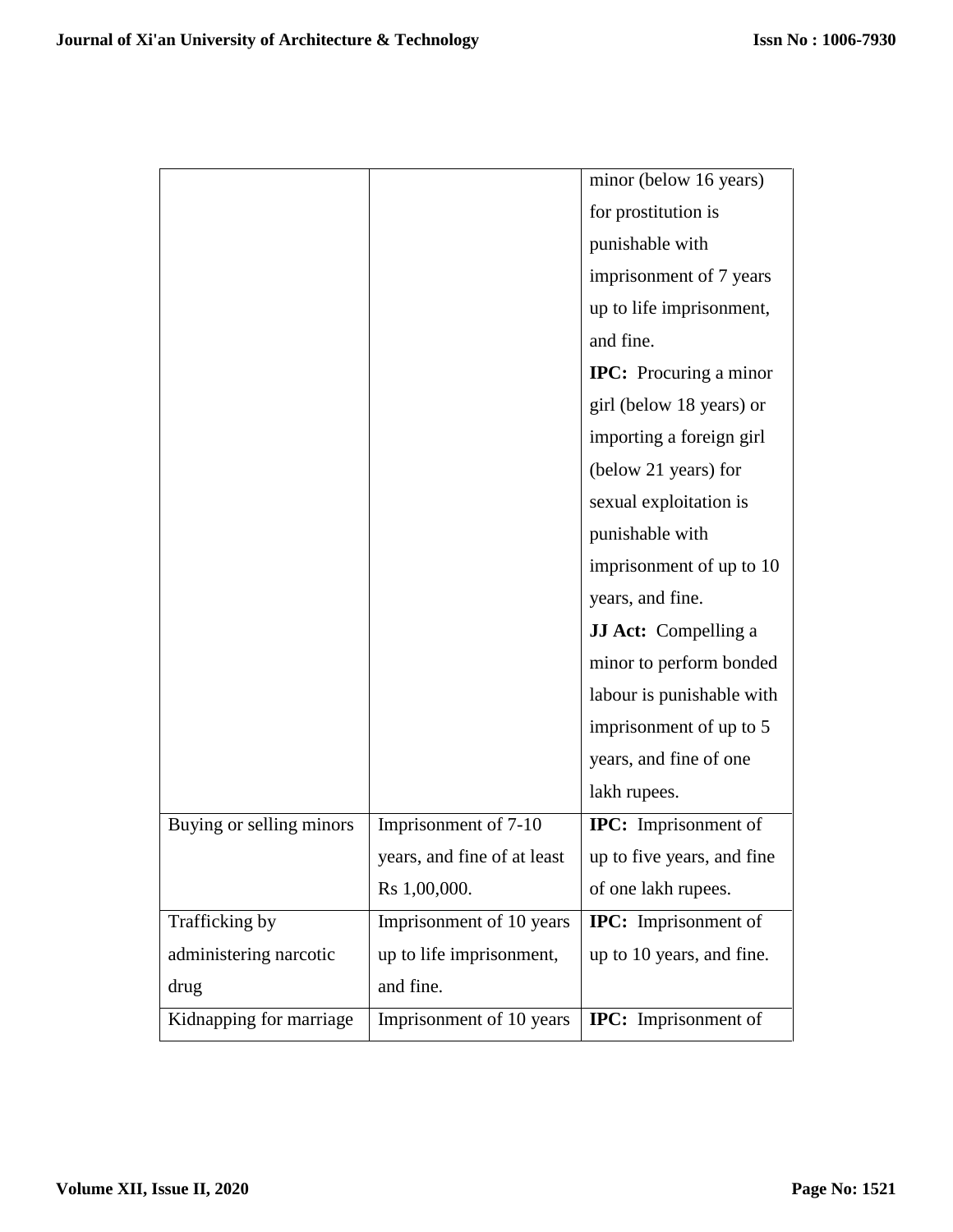| up to life imprisonment, | up to 10 years, and fine. |
|--------------------------|---------------------------|
| and fine.                |                           |

The bill creates new offences. It criminalizes using a narcotic substance, alcohol or psychotropic substance for trafficking (Section 16), administering any chemical substance or hormone to a trafficked woman or child to enable early sexual maturity (Section 17) and revealing the identity of a victim or witness to a crime of trafficking. If such information is published in the media, the offending individual and owner of the media venture are both liable to be punished. The bill also penalizes the contravention of the registration requirements for protection homes, special homes and placement agencies.<sup>25</sup>

Offences relating to the administration of chemicals and hormones are cognizable and non-bailable. Other provisions enable the confiscation, forfeiture and attachment of property when offences are committed under Section 16 and 17 or under Sections 370-373 of the IPC. The latter deals with trafficking, engaging a trafficked minor or person for sexual exploitation, habitual dealing in slaves and selling, disposing of or hiring a minor for prostitution. The burden of proof for these offences is also reversed: the commission of the crime is presumed unless otherwise proven.

Special courts are to be instituted for prosecuting offences under Sections 370- 373 of the IPC and offences under the Bill; experienced prosecutors are to be appointed as special public prosecutors. The Bill also provides for the payment of back wages – a welcome move. An  $\mu$  anti-trafficking fund is to be set up to fund implementation, but with no financial commitment from the government (unlike say the Nirbhaya fund); the fund is supposed to attract voluntary donations  $-$ 

<sup>&</sup>lt;sup>25</sup> <https://ohchr.org/document/publications/traffickingen.pdf> (visited on 05 Feb 2020, 06:34 p.m.)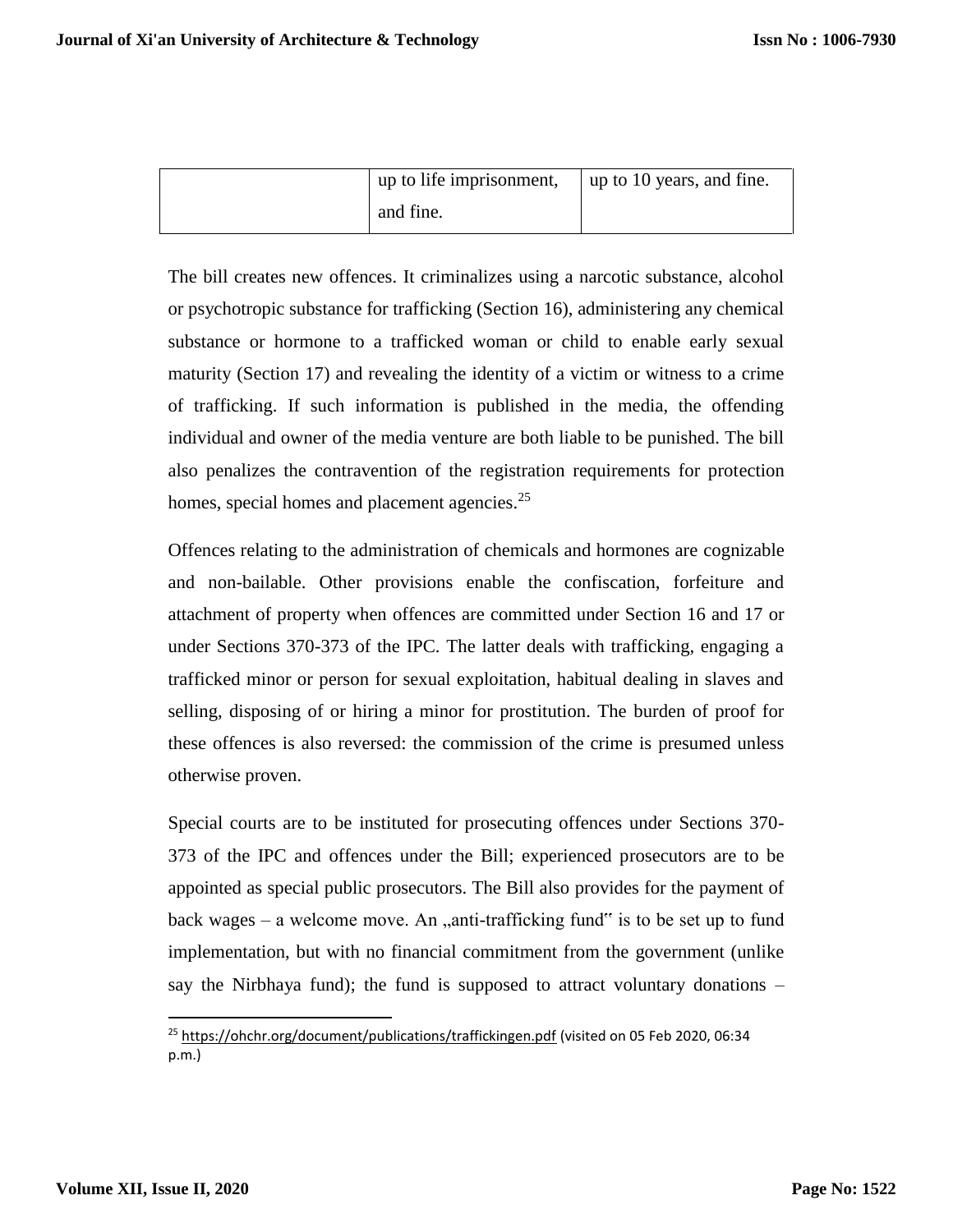which is, perhaps, an invitation to philanthro-capitalists to bankroll the government anti-trafficking initiatives.<sup>26</sup>

In effect, the anti-trafficking Bill proposes a separate criminal law infrastructure on trafficking. The district trafficking committee is the first port of call where a range of social actors, governmental and otherwise, must report a victim. It is unclear which agency undertakes the raid and rescue, but the victim is housed at the protection home, the police investigates the crime and the special public prosecutor initiates prosecution in a special court.

This classic raid-rescue-rehabilitation model is grounded in a robust criminal law system with stringent penalties, reversals of burden of proof, and provisions for defending traffickers by stripping them of assets and parallel adjudication machinery consisting of special courts and special public prosecutors.

The Anti-Trafficking Bill thus proposes to make the prosecution of trafficking under Section 370 meaningful. However, the Indian legal system has historically been unable to meaningfully translate the law into action. The raid-rescuerehabilitation model built into the ITPA has similarly been a failure; protective homes under the ITPA have perversely resulted in state officials sexually abusing women and colluding with brothel-keepers and pimps. $27$ 

Compounding the replication of the failed model of rescue and rehabilitation is the complete lack of clarity regarding how the proposed infrastructure is to interact with existing vigilance committees under the bonded labour laws and protective homes under the ITPA. Without any financial commitments from the government, the anti-trafficking bill is an empty gesture, meant to appease

<sup>&</sup>lt;sup>26</sup>Guideline 7, "Recommended Principles and Guidelines on Human Rights and Human Trafficking", OHCHR

<sup>27</sup> Supra note 22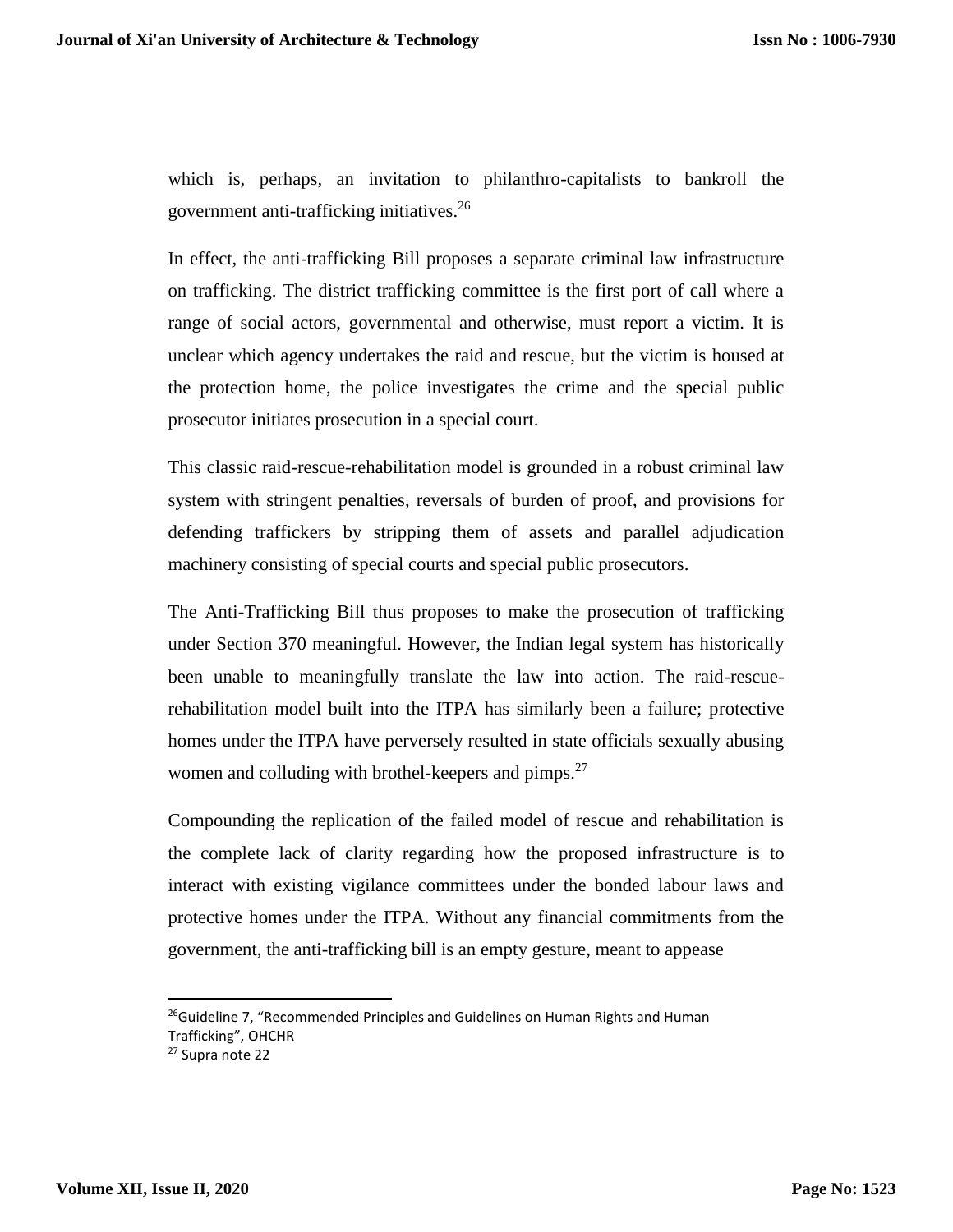modern-day abolitionists and secure a better ranking in the Global Slavery Index, moving it away from its current hotspot status.

Worse still, India has a strong history of sex work exceptionalism; policy makers have often viewed trafficking purely through the lens of sex trafficking and sex work – whether it was the changes to the ITPA proposed in the wake of US TIP reports, or the bias in Section 370A towards users of sex trafficked victims. Several provisions of the trafficking bill highlight this continued emphasis on sex work, including the creation of offences under Sections 16 and 17 and rehabilitative measures to facilitate women exit from sex work.

Recollect that Indian anti-trafficking NGOs are predominantly anti-sex work abolitionist groups, whereas organizations working against bonded labour find little resonance with the trafficking label. The bill thus seems directed primarily at victims of commercial sexual exploitation, a convenient

#### **Conclusion**

At the same time as summarizing major responses to trafficking in persons initiated over the past decade, this paper also points to numerous ways in which these anti-trafficking policies and initiatives could be made more effective. In particular, it emphasizes the vital role of collecting evidence about the numbers of people being trafficked and the forms of exploitation to which they are being subjected, so that prevention initiatives and virtually all other anti-trafficking efforts are tailored to meet the task before them. The corollary is that antitrafficking initiatives should not be inspired by well-publicized but unsubstantiated estimates that have sometimes vastly exaggerated the number of people being trafficked or seriously underestimated them. In relation to protectionand assistance for trafficked persons, it mentions numerous international standards that have been established to guide States and their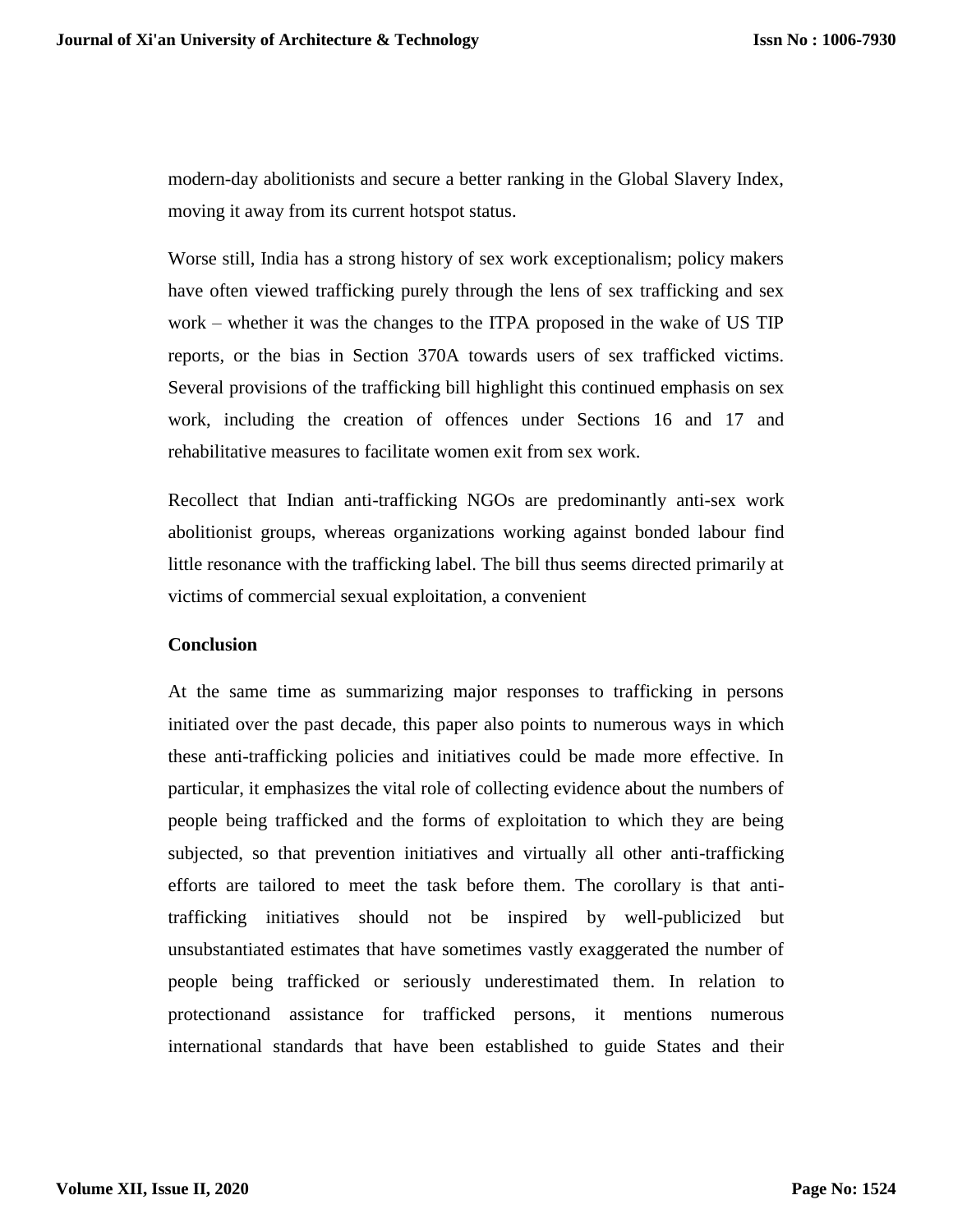agencies. No single body or mechanism within the United Nations system is responsible for ensuring that these standards are adhered to or for giving advice to States where the level of protection and assistance is significantly lower than called for in the standards.

Not surprisingly, the result is that many trafficked persons prefer not to make contact with government agencies to protect or assist them, which has unfortunate consequences for the trafficked person, who is not able to get assistance, and for the States, which are hindered in their efforts to bring criminals to justice. It seems to be a clear priority to raise these standards and to develop mechanisms for mutual accountability between States on the quality of the protection and assistance they provide. With so many different (and sometimes contradictory) recommendations made to Governments by international and regional governmental organizations and, it is perhaps not surprising those responses to trafficking have been so diverse. The attention given in recent years to identifying "good practice" is encouraging, but the procedures for allowing different institutions and States to discuss and reach agreement about what constitutes good practice are still not in place. Overcoming this challenge and making it a priority to agree on what constitutes "good practice" in the future should ensure that antitrafficking initiatives become more effective and that money allocated to stopping trafficking in persons is used more effectively.

#### **Suggestions**

Here are some critical measures to prevent this social evil in India;

1. **Foster the spread of education**India has the world's biggest education system, yet sees low literacy due to poor enrolment and high dropout rates - resulting in people having low self-esteem and lack of opportunities. Uneducated parents are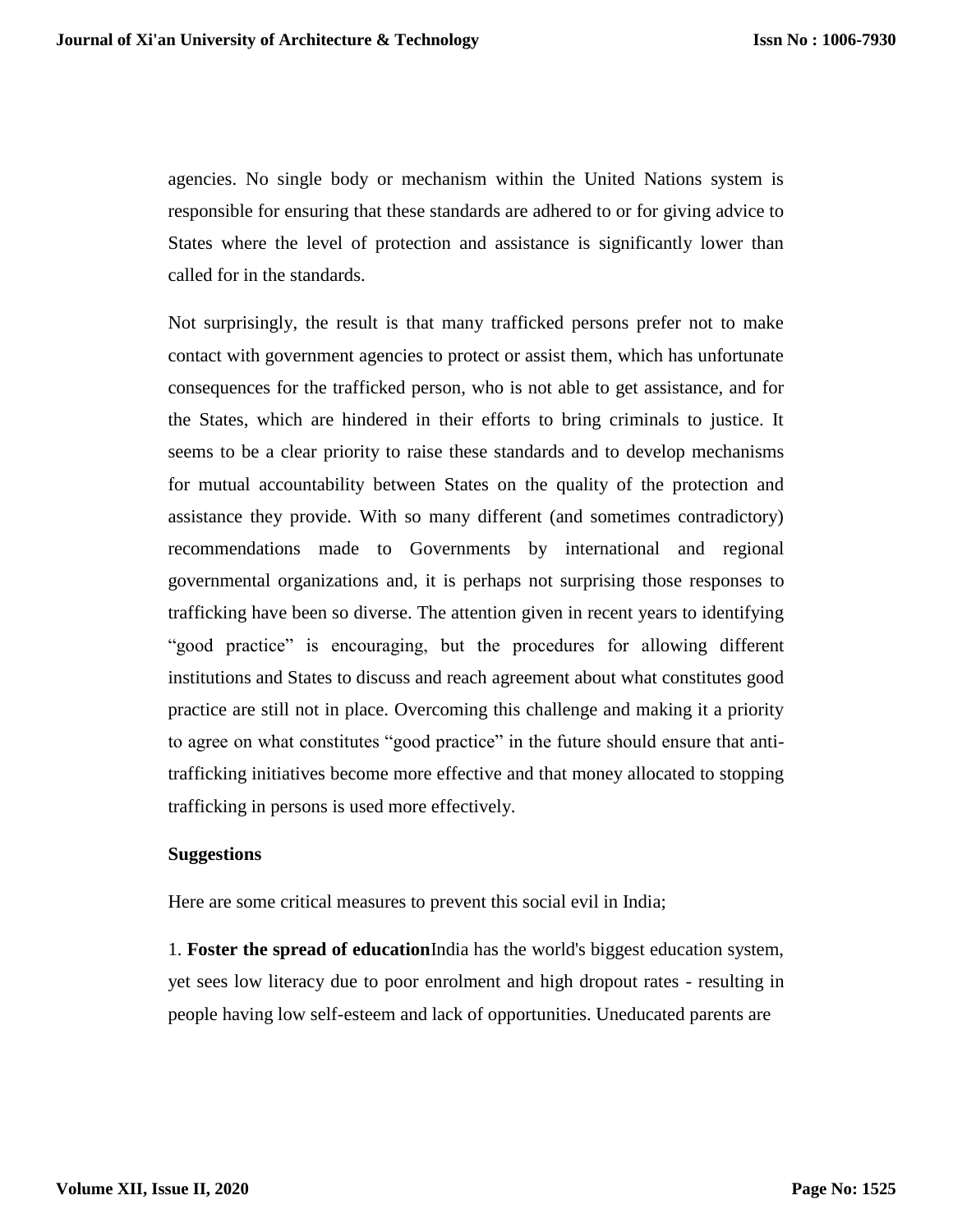easily convinced by conmen to give them a better life in the city (a very common ruse for trafficking). Educated children and their families are much more aware, alert and mature, and they can comprehend the risks of child trafficking quite well. Compassionate and understanding teachers guide children and parents to find opportunities for higher growth and employment, creating a community driven by ambition where traffickers cannot thrive.

# 2. **Spread awareness among parents and communities**

Lack of awareness can create situations that traffickers can exploit. A lot of India's poor children find themselves trapped in substance abuse which can further lead to them getting trafficked. Educated communities are capable of understanding, and effectively responding to the various ways traffickers source children. Aware of their rights as Indian citizens, and opportunities for growth, education, employment, and enterprise, these communities can stand strong. Community events, using sports, arts and theatre are being used by civil society to educate communities about vital services as well as opportunities they can explore. Grassroots activism assists communities to fight poverty and exploitation, the basis of trafficking. NGOs like Save the Children are empowering communities by creating income resources, educational resources, and enabling them to get access to information services.

#### 3. **Strict laws in place to prevent child trafficking**

Effective policymaking is critical to reform. NGOs like Save the Children constantly research, document, and showcase findings of the need for reforms and engage with various government agencies, urging them to have better legislation in place for tackling child trafficking. Many cases have been filed under the recent Protection of Children Against Sexual Offences Act (2012) and Immoral Traffic